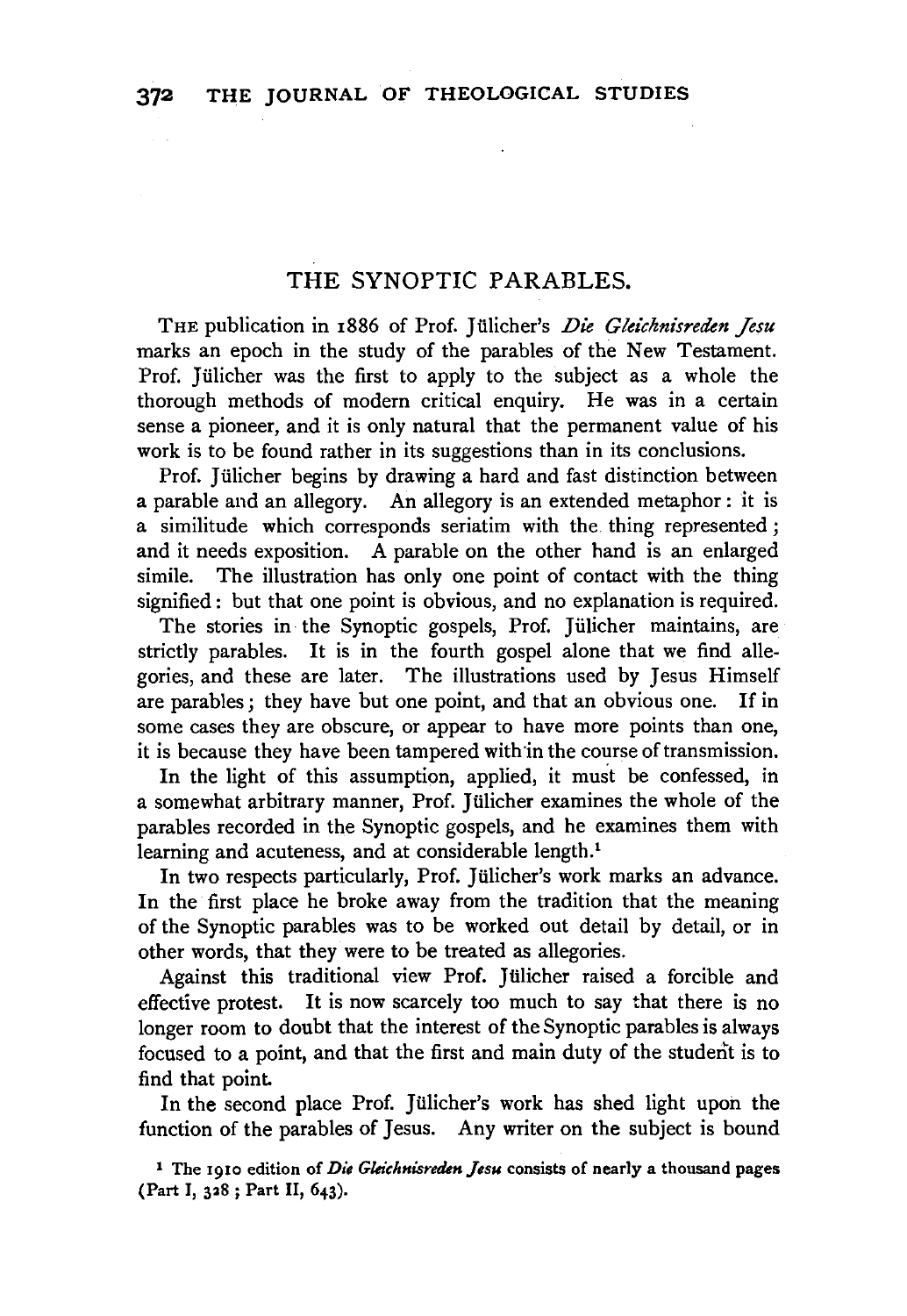sooner or later to discuss the difficult passage which precedes the explanation of the parable of the Sower (Mk. iv  $10 - 13$  and parallels<sup>1</sup> Mt. xiii 10-18, Lk. viii  $q-1$ ) :-

Mark iv 1 ° *Kat on (ylvETO KaTa /)-Ovas,* 1]p~TWV *aVTCJV oi* 7rEpt *aVTov σ*ύν τοις δώδεκα τας παραβολάς.<sup>2</sup><sup>11</sup> και έλεγεν αύτοις 'Υμίν το μυστήριον *oloomt .n)r; f3autA.dar; 'TOV lhov· EKE{votr;* oE: *TOL'O* l~w lv *-rrapaf3oA.a'ir; 'Trt 7ravm y{vEmt,* <sup>12</sup>*lva f3A.l7roVTE'> f3Al-rrwut Kat* P-~ *Zowutv, Kat dKOVOVT£'> dKovwut* Kal  $\mu$ ή συνίωσιν, μή ποτε έπιστρέψωσιν και αφεθή αυτοίς. <sup>13</sup> και λέγει αυτοίς *Ovk otδατε την παραβολην*<sup>3</sup> ταύτην και πως πάσας τας παραβολας γνώσεσθε;

Whatever may be the precise meaning of these words,<sup>4</sup> Prof. Jülicher is surely right in maintaining that our Lord could not have meant that He made use of parables for the express purpose of concealing the truth from His hearers. It is evident from the character of the parables themselves, that their primary purpose was to enliven and illustrate teaching. In this very chapter St Mark tells us that' He spake the word unto the people 'as they were able to hear it' ; and that the evangelist realized that, in some cases at any rate, the interpretation of a parable was obvious may be inferred from his observation in xii 12 'They perceived that he spake the parable against them '. Nor was it only to 'those without' that Jesus spoke in parables. According to St Mark's account (Mk. xiii 3) the parable of the fig-tree was spoken to four of the apostles privately upon the mount of Olives.

Prof. Jülicher proposes a short way with the passage. He would reject it as a later addition to the primitive tradition, made by Christians who had come to regard the parables of Jesus as allegories, and to see mysteries where all was originally plain.

But it is by no means necessary to resort to such a drastic expedient. In interpreting the passage three considerations must be borne in mind :

(i) The interpretation of the preceding parable, the parable of the Sower, lies on the surface, as the words of Jesus in  $v$ ,  $13$  imply.<sup>6</sup> The real question was not why should the people be bewildered by abstruse parables, but rather why should any further explanation be given of

<sup>1</sup> There is nothing in Matthew and Luke to suggest that they were using any other source than Mark in this passage.

<sup>2</sup> The plural seems to indicate that this question was asked at the end of the day, but inserted in this place by St Mark in order that the parable of the Sower might be immediately followed by its explanation.

<sup>3</sup> We must suppose that the account of the conversation has been compressed. 'Those about him with the twelve ' asked about the parables they had just heard  $(\tau \dot{\alpha}s \pi a \rho a \beta o \lambda ds)$ , the first they mentioned in particular being the parable of the Sower.

' In *The Parables of the Gospels* (the Hulsean Prize Essay, 1912), Mr L. E, Browne gives a very careful and suggestive exposition of the passage (chapter iv).

 $^*$  *ous oibare*  $\tau \gamma$ *v παραβολήν.*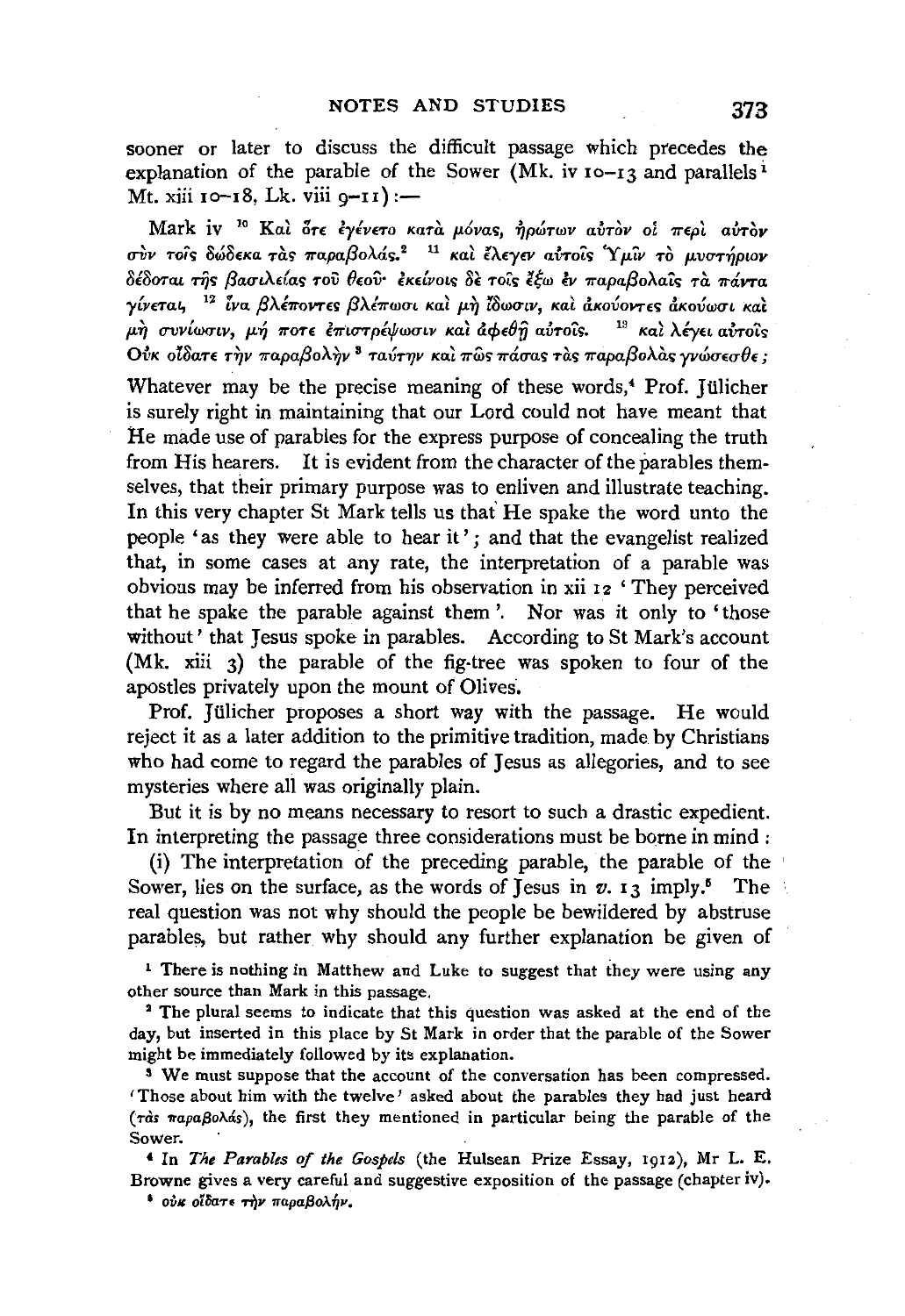what was itself quite clear. The answer Jesus suggested was that to • those about Him with the twelve ', i.e. to those who had been sufficiently interested in His teaching to gather closer around Him,<sup>1</sup> and who thereby proved themselves the 'elect', the chosen of God, it had been given (i.e. by God) to know the secret of God's Kingdom.

(ii) The word  $\pi a \rho a \beta o \lambda n$  (=  $\forall v$ ) has a considerable range of meaning, and is used not merely of illustrative stories but also in the sense of 'dark sayings'<sup>2</sup> e.g. in Num. xxiv  $3$ , of the prophecies of Balaam.8

(iii) The words beginning with *iva* are a quotation from the prophet Isaiah  $(Isa. vi. q. to).$ 

In view of these considerations the passage may be paraphrased thus :

'To you it has been granted by God to know the secret of God's kingdom (and you shall have it explained to you if need be line by line). But (if you do not understand this simple parable, it is certain those outside this little company do not understand either this or any other of my parables, and) to those outside, the whole thing comes to be *<sup>4</sup>* parabolic (i.e. cryptic), in order that  $5$ —as Isaiah puts it—seeing they may not see . . .'

The train of reasoning is so compressed that, like many of the arguments of the Rabbinical schools recorded in the Talmud, it needs to be expanded in order to be made clear.

Jesus had come to feel that if all His efforts to make His teaching forcible and clear were lost upon His hearers, it must be because their hearts were blinded. His experience, in other words, had become identical with that of Isaiah, and He applied the prophet's language to His own case.

It is true that Jesus Himself sometimes gave utterance to paradoxical sayings which might well be called  $\pi a \rho a \beta o \lambda a'$ , dark sayings, e.g. Lk. xiv 26 El τις έρχεται πρός με και ού μισεί τον πατέρα εαυτού και την μητέρα ... ov δύναται είναί μου μαθητής. But even here the primary purpose of Jesus was to arrest the attention of His hearers. The punitive element was at the most secondary, and, as in the case of Isaiah, in a sense an after-thought. It is characteristic of the Hebrew prophets after an event to see the direct action of God in it, and to express their view of the

 $1 \text{ Cf. Mk. vii } 17.$   $2 \text{ Cf. Mk. vii } 17.$ 

s Cf. Num. R. s. 14, end: ני אם במשלים, God spoke to Balaam only through parables.

<sup>4</sup> The form of this sentence is important (*εν παραβολαΐs τα πάντα γίνεται*). Jesus does not say 'I give all my teaching in parables' but 'all things come to be in parables'.

<sup>6</sup> The *iva* has in it the suggestion, as Lagrange has pointed out, of *iva*  $\pi\lambda\eta\rho\omega\theta\hat{y}$ *(Rev. Bibl.* rgro, p. 28).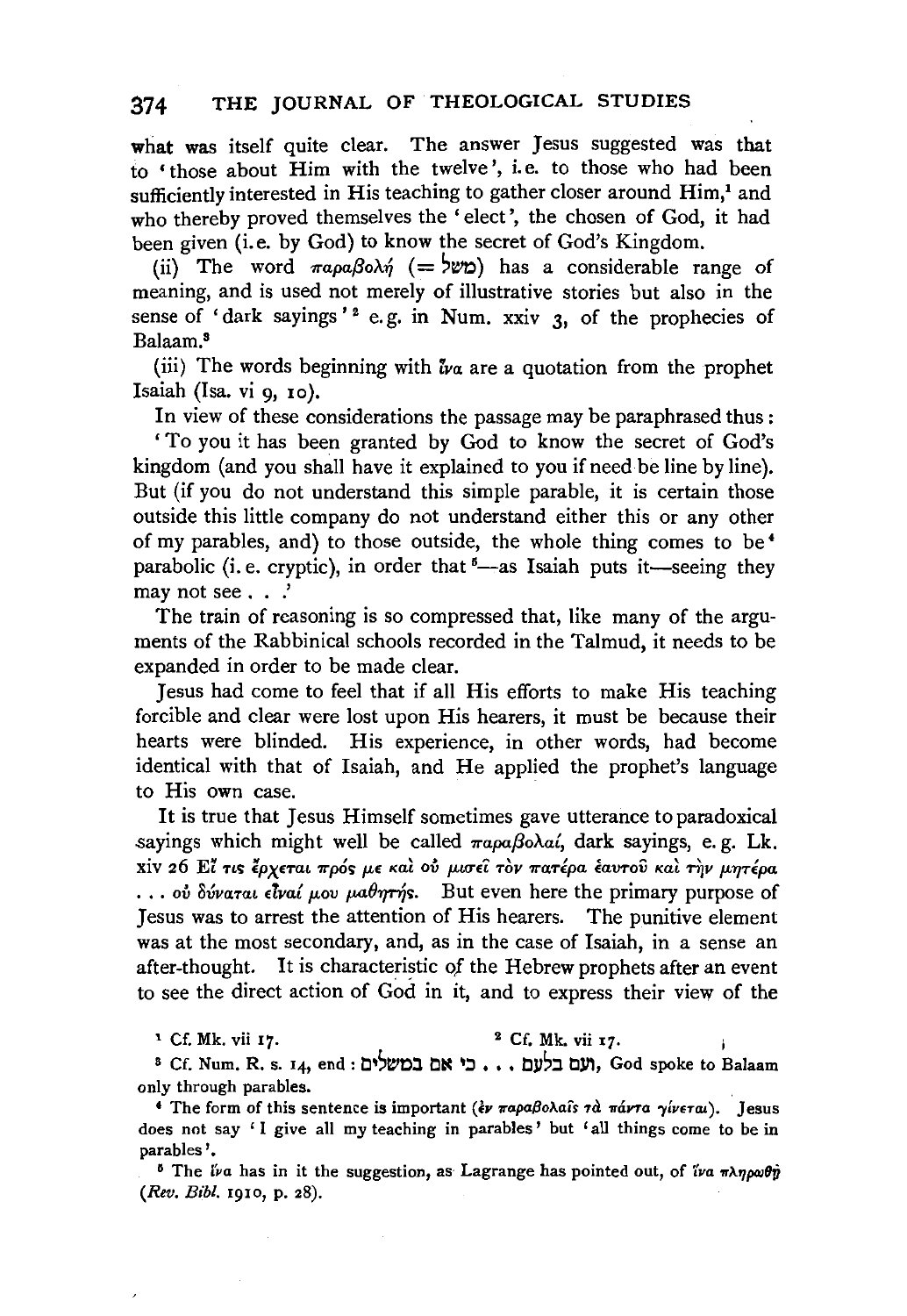fore-disposal of things by God in language which is strange to Western ·ears.1

Prof. Jülicher's free handling of the verses in question is typical of his attitude to his sources in general. Throughout his work he shews a tendency to make bard and fast categories and then to force his data into them. In particular, the distinction which he insists upon between parables and allegories is at the best merely a convenient and academical one. It is a distinction by no means strictly marked in the speech of to-day, and what is more important, we have evidence to shew that it was not observed any more rigidly in Palestine in the first ·century A. D.

This evidence is derived from a study of the parables in the Talmud and kindred Jewish writings. These writings are a storehouse of heterogeneous material of uncertain date, and it is therefore very difficult to estimate their value for the study of the New Testament. It is, however, practically certain that they contain elements which go back to the Rabbis who lived in Palestine in the first century of the Christian era.

Dr Paul Fiebig's *Die Gleichnisreden Jesu im Lichte der rabbinischen Gleichnissedes neutestamentlti:henZeitalters,* published in 1912, embodies the most thorough and systematic effort that has yet been made to bring to bear upon the Synoptic parables the results of a study of the parables of the Rabbis. In this book the author shewed among other things that Prof. Jiilicher was mistaken in applying his literary analysis of the difference between an allegory and a parable to New Testament times; for, as Dr Fiebig pointed out, many of the stories attributed to Palestinian Rabbis of that age are partly allegories and partly parables. It will be best to let a few actual specimens of Rabbinical parables speak for themselves.

*Rabbinical Parables and the Parables in the Synoptic Gospels.* 

1. A parable occurs in the Babylonian Talmud<sup>2</sup> Aboda zara  $54^b$   $55^a$ .  ${Goldschmidt, vii pp. 989 f}$  as follows:-

A philosopher asked Rabban Gamaliel,• It is written in yourlaw 'the Lord thy God is a consuming fire, a jealous God',<sup>5</sup> why is His jealousy directed towards those that serve the god and not towards the god himself?

1 This account of Hosea's marriage (Hos. i 2) is perhaps the most familiar instance': 'The Lord said unto Hosea, Go, take unto thee a wife of whoredom and .children of whoredom.'

<sup>2</sup>It is wanting in the Jerusalem Talmud, and so also is example 2 (below).

<sup>8</sup> Fiebig gives a very literal translation of this parable on p. 58 of his book.

**<sup>t</sup>**i.e. probably Rabban Gamaliel II, *c.* 9o-11o A. o. (This and the following dates are taken from Strack's *Einleitung in den Talmud.*)

 $5$  Deut. iv 24.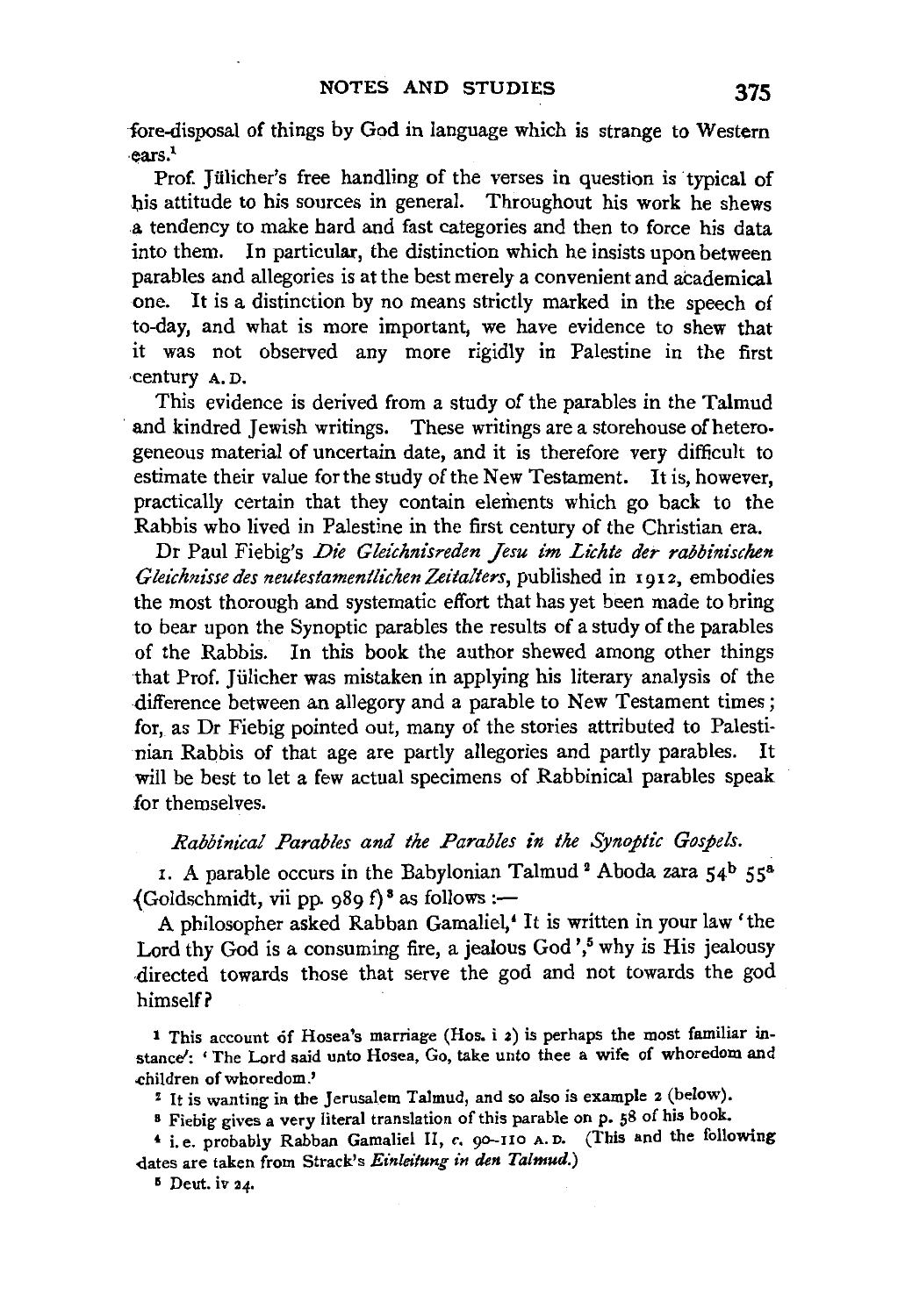### **376 THE JOURNAL OF THEOLOGICAL STUDIES**

**He** said to him, I will tell thee a parable. To what is the matter like? To a king of flesh and blood who had a son, and the son reared **a** dog and put upon him a name according to the name of his father, and when he swore he said, By the life of the dog my father. When the king heard of it, with whom was he wrath? Was he wrath with the son or was he wrath with the dog? He said to him, He was wrath with the son.

In Mekhilta, Par. Jethro, Par.  $6<sup>1</sup>$  we have a different form of the story. The philosopher, quoting Deut. iv 24 as before, asks if there is any power in the gods since the worship of them is an offence against God. Rabban Gamaliel answers, If a man calls his dog by the name of his father, and when he swears, swears by the life of this dog, with whom is the father angry, with the son or with the dog? To this question the philosopher makes no reply.

2. The following parable also occurs in two versions which it may be worth while to set side by side for the purpose of comparison :-

### Sabbath xxiii 5 (Goldschmidt, **i** p. 706).

So Solomon said in his wisdom, Let thy garments be always white and let not thy head lack ointment.

Rabban Yohanan ben Zakkai<sup>3</sup>

Midrash Koheleth v.<sup>2</sup>

Let thy garments be always. white and let not thine head lack ointment.

Rabbi Yohanan ben Zakkai. said, The Scripture cannot refer to. white garments, because the Gentiles have white garments : nor can. the scripture refer to sweet ointment, for the Gentiles have sweet ointment. There is no reference to these things here, but rather to commandments and good works and Torah.

compared the matter to a king<sup>5</sup> who invited his servants to a feast,

Rabbi Judah ha-Nasi •: they tell a parable, Towhatisthe matter like? To a king who made a feast and invited guests.<sup>6</sup> He said to them.

<sup>2</sup> On Eccles. ix 8. I have used the Warsaw ed. 1876.

 $3c. 70-100$  A. D.  $4c. 200$  A. D.

<sup>5</sup> P (the Bomberg ed., Venice 1520-1523) reads DTN7, a man; but the argument of the wise (see below) seems to depend on the fact that the house was the house of a king.

6 **o•nilN.** 

<sup>&</sup>lt;sup>1</sup> Here I am following Fiebig's translation (op. cit. p. 57).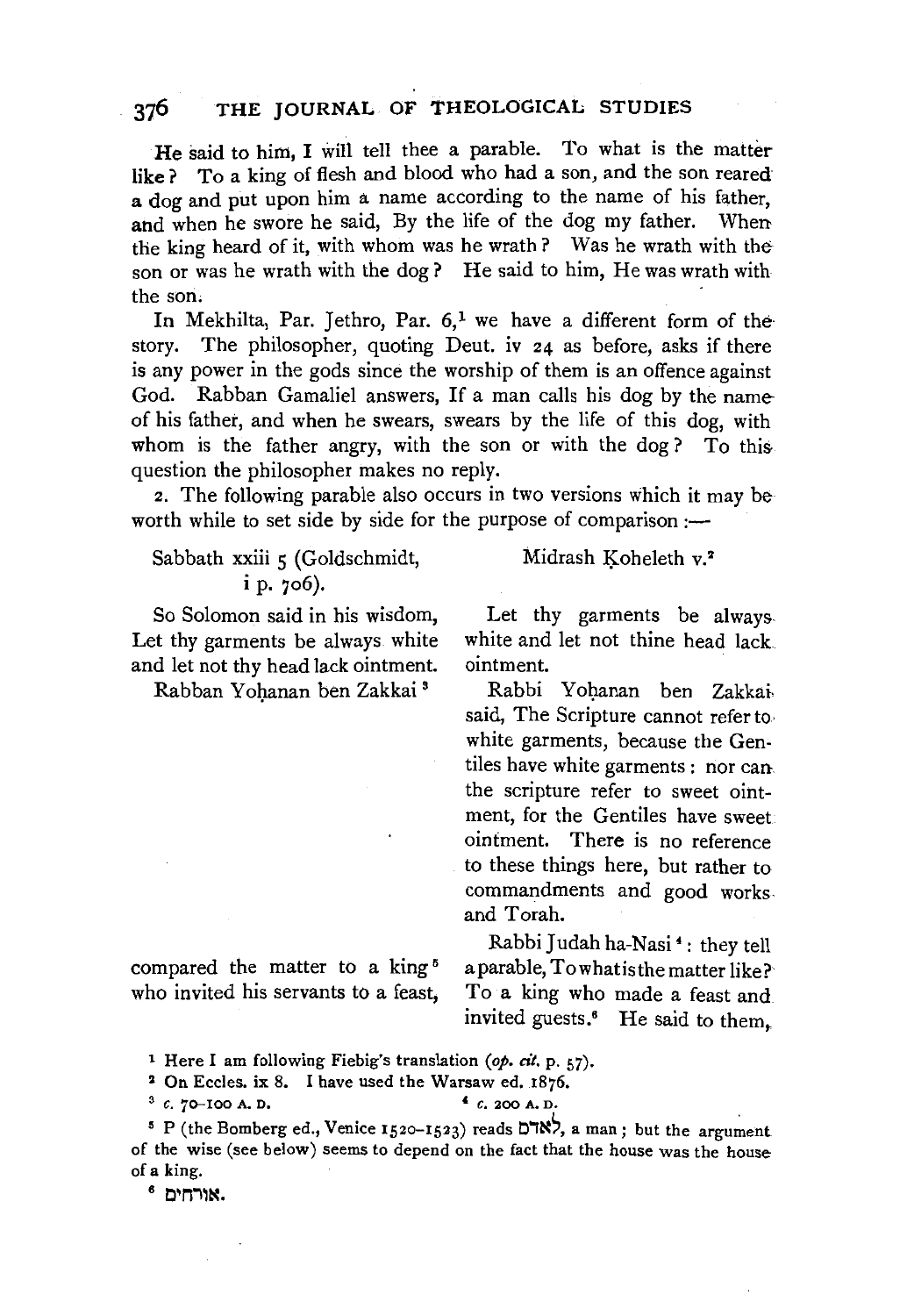### Sabbath xxiii 5 (Goldschmidt, i p. 706).

and did not appoint a time for them. The wise<sup>1</sup> among them adorned themselves and sat at the door of the king's palace.<sup>3</sup> They said, Is there anything lacking in a king's palace? But the foolish 4 among them went to their work. They said, Is there ever a feast without preparation ?<sup>5</sup>

Suddenly 6 the king summoned his servants. The wise among them assembled before him adorned as they were, and the foolish assembled before him untidy as they were.

The king rejoiced over the wise and was wrath with the foolish.

פיקחיו<sup>1</sup>.

- .בית <sup>3</sup>
- מיפשיו.
- מורח 5.
- $^6$  0m. במאום (om. 1, München MS).

#### Midrash Koheleth v.

Go and wash and cleanse and anoint yourselves and wash your clothes and make yourselves ready for the feast. And he did not appoint them a time when they should come to the feast. And the wise<sup>1</sup> waited <sup>2</sup> at the door of the king's palace.8 They said, Is there anything lacking in a king's palace? The foolish • among them did not trouble and did not pay attention to the king's word. They said, At length we shall see some sign of the king's feast. Is there ever a feast without preparation.<sup>5</sup> And they took counsel one with another; and the lime-burner· went to his lime, the potter to his clay, the smith to his charcoal, the laundryman to his wash-house.

Suddenly 6 the king said, Let all come to the feast. They hastened, the wise came in their glory,<sup>7</sup> the others came in their untidiness.

The king rejoiced over the wise because they had fulfilled the king's word and moreover had done honour to the king's palace ; and he was wrath with the foolish because they had not fulfilled the king's word and had dishonoured

- $1$  הפקחיו.
- מטייליו ?.
- s ~~~~El.
- המיכשיו.
- 5 המרה.
- $^6$ . פתאום.
- $^{\rm 7}$  בכבודם.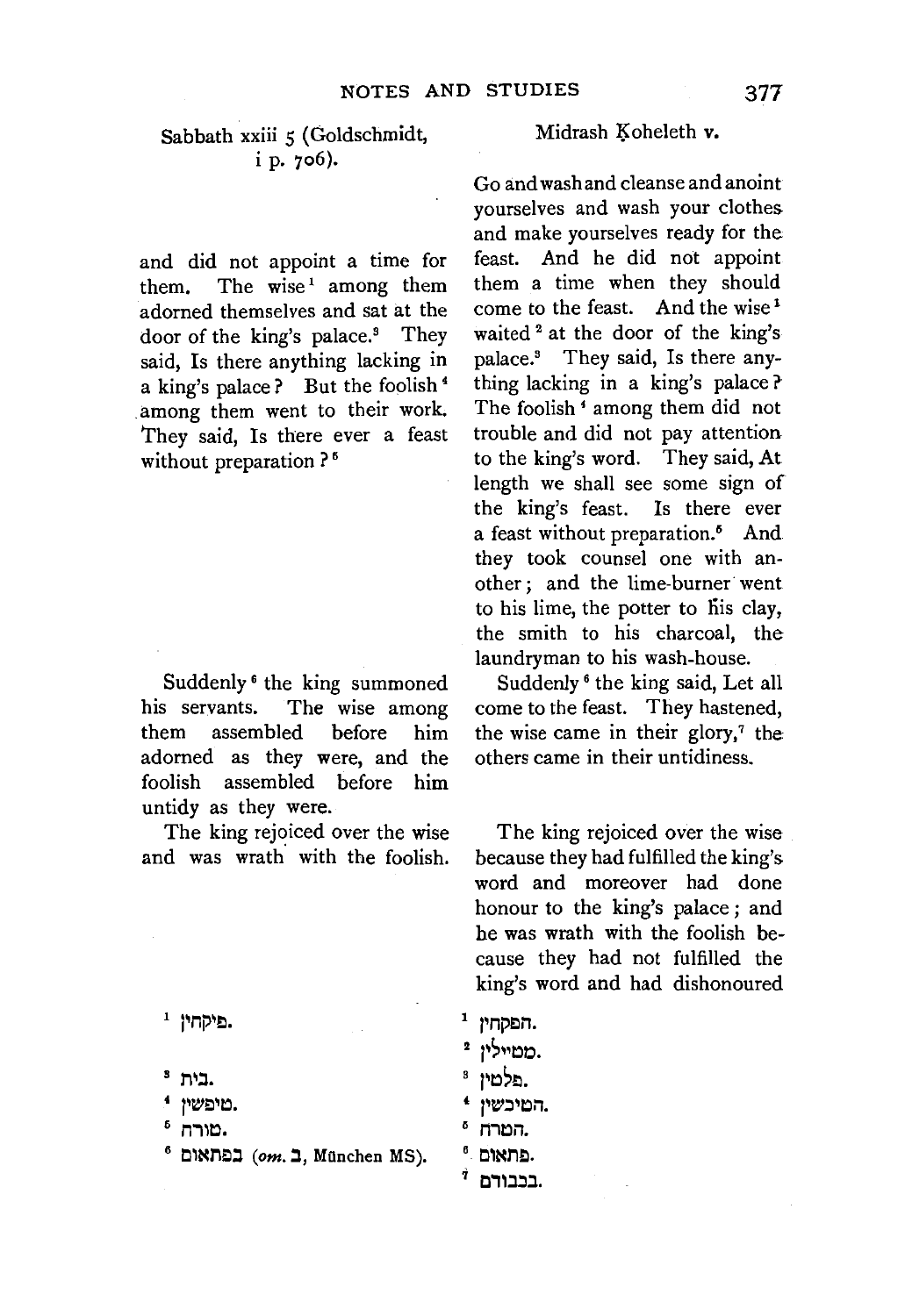## Sabbath xxiii 5 (Goldschmidt, i p. 706).

He said, As for those who have adorned themselves for the feast they shall sit and eat and drink. As for those who have not adorned themselves for the feast they shall stand and look on.

The son-in law of R. Meir<sup>1</sup> in the ·name of R. Meir: So they would appear as waiters ; rather both kinds sit down, the former eat, the latter go hungry, the former drink, the latter go thirsty, as it is said,<sup>2</sup> Thus saith the Lord, Behold my servants .shall eat but ye shall be hungry: behold my servants shall drink but ye shall be thirsty : behold my servants shall shout for joy of heart but ye shall cry out for pain of heart.

#### Midrash Koheleth v.

the king's palace. The king said, Those who have prepared themselves for the feast shall enter in and eat of the king's feast ; but those who have not prepared them· selves for the feast shall not eat of the king's feast. If possible they would have gone and withdrawn from them. Again spake the king saying, Nay, but the first shall sit at table and eat and drink ; and the second shall stand upon their feet and suffer and see and be envious. So in the age to come it will be as Isaiah says,<sup>3</sup> Behold my servants shall eat and ye shall be hungry.

There follows a saying in the name of R. Meir.

3· Pirqe Aboth iii 25.'

R. Akiba used to say :-

Everything is given on pledge; and the net<sup>5</sup> is cast over all the living. The office is open ; and the broker gives credit and the ledger is open; and the hand writes ; and whosoever will borrow comes and borrows; and the bailiffs go round continually every day, and exact from a man whether he wills or not ; and they have whereon to lean, and judgement is a judgement of truth. And everything is prepared for the banquet.

It will be observed in the first place that none of these three examples *is* a pure parable, but each contains allegorical elements.

Thus, in the first example, the king stands for God, the dog for the heathen idol, the son for the worshipper : in the second, the king again represents God ; the guests men, the earnest and the careless ; the feast the festival of the Messianic age : while the third example is a running allegory which is very similar in style and general purport to the allegory 'On the way to the courts', Lk. xii 58, 59.

| $1c. 130-160 A.D.$                                    | $2$ Is. $1xy$ 13, 14. | $3$ Is, $1xy$ 13,           |
|-------------------------------------------------------|-----------------------|-----------------------------|
| <sup>4</sup> The translation is that of Dr C. Taylor. |                       | <sup>5</sup> Eccles. ix 12. |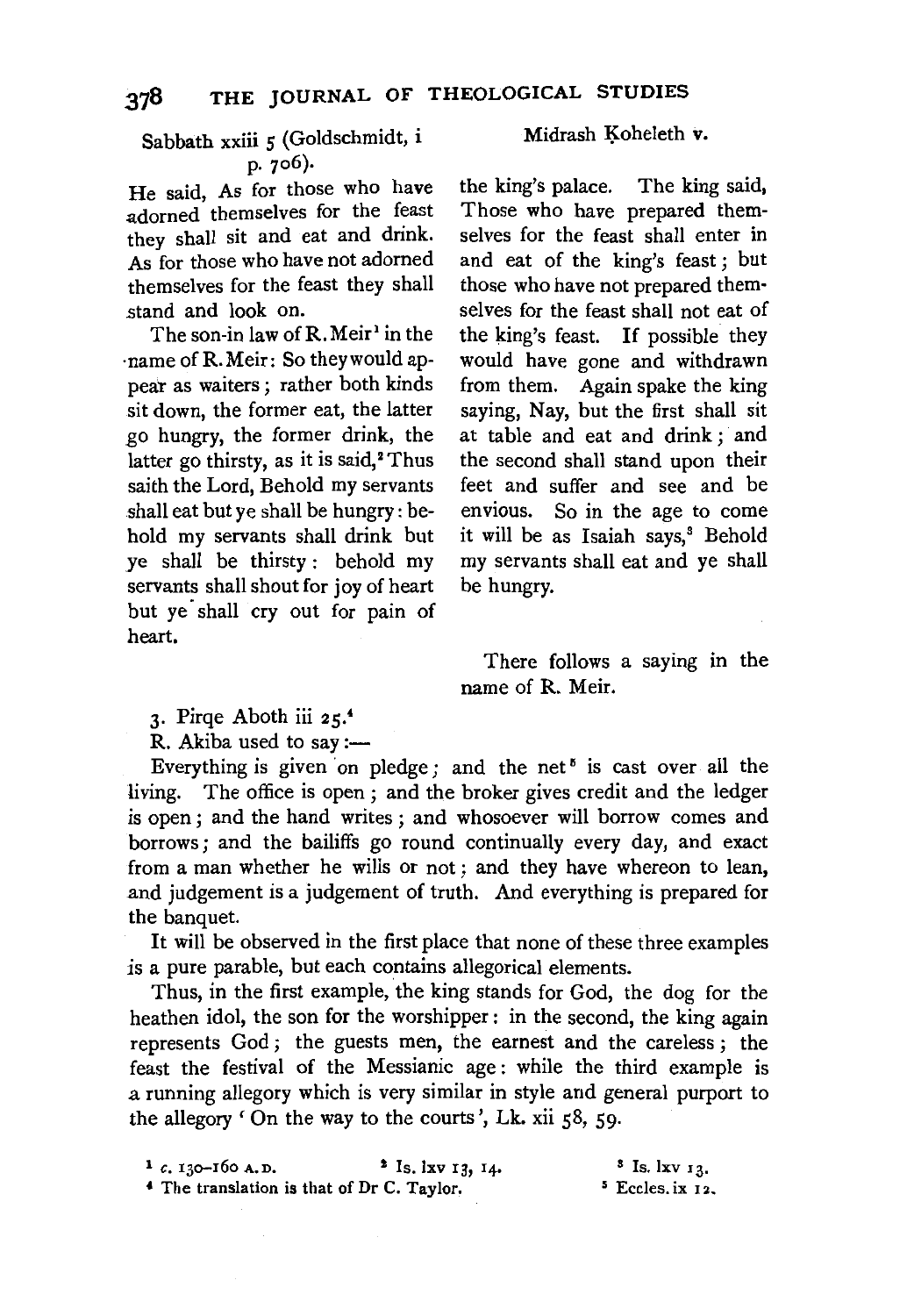Again, the manner in which the first of the stories<sup>1</sup> is introduced . is worthy of attention; I will tell thee a parable, To what is the matter like?, followed by the *dative* of the name of the principal actor in the story, whether he is the central point of comparison or not.

Thus the curious inconsequence of language so noticeable in the introduction of such a parable as that of the Pearl of Great Price (Mt. xiii  $45$ )<sup>2</sup> finds its exact parallel in the language of the Rabbinical schools. The question and answer with which Example  $\bar{I}$  ends may also be compared with the question and answer which are found at the end of the parable of the Two Debtors<sup>3</sup> (Luke vii  $42, 43$ ).

Again, it is not without significance for the study of the Synoptic parables, that the first two examples quoted above exist in two versions. In Example 1, the version in the older source (the Mekhilta) .seems to be a shortened form of the version which is preserved in the Talmud, but 'man' may be more original than 'king '. In Example 2 the later<sup>4</sup> form of the parable, that in Koheleth Rabbah, is longer than the other, and supplies a description of the guests dispersing to their various employments which may well belong to the story as originally told by Rabban Yohanan ben Zakkai.

In any case, there is a striking parallel between these two versions and the two versions of the Synoptic parable of the Feast and the Guests (Mt. xxii  $2-I4$ , Lk. xiv  $16-24$ ). In this connexion it is worthy of remark that the changes which have crept into the Rabbinical parables in the course of their transmission are very limited in range ; the editorial improvements lie on the surface and do not alter the general meaning.

The next question that suggests itself is the question of the contexts in which the Rabbinical parables are found. An examination of the thirty-six Rabbinical passages collected by Fiebig leads to the following  $conclusions \rightarrow$ 

(i) That the stories are in general carefully connected with the name of some Rabbi.<sup>5</sup>

<sup>1</sup> And cf. the second version of no. 2.

<sup>2</sup> ' The Kingdom of Heaven is like unto a man that is a merchantman...<sup>7</sup> Cf. also the question at the end of the parable of the Wicked Husbandmen

 $(Mk. xii o).$ 

' It bears signs of editorial improvement. Thus the 'house' of the king (711:::1) becomes the palace (מלמין): those who are invited are not servants but guests (אורחים). Moreover, 'Rabbi' Yohanan appears to be a mistake for 'Rabban' Yohanan.

 $<sup>5</sup>$  In Example 2 above, the parable in its older version is ascribed, and probably</sup> rightly, to Yohanan ben Zakkai, but the later version to Judah ha-Nasi. The mistake was an easy one, owing to Judah ha-Nasi's great reputation as the compiler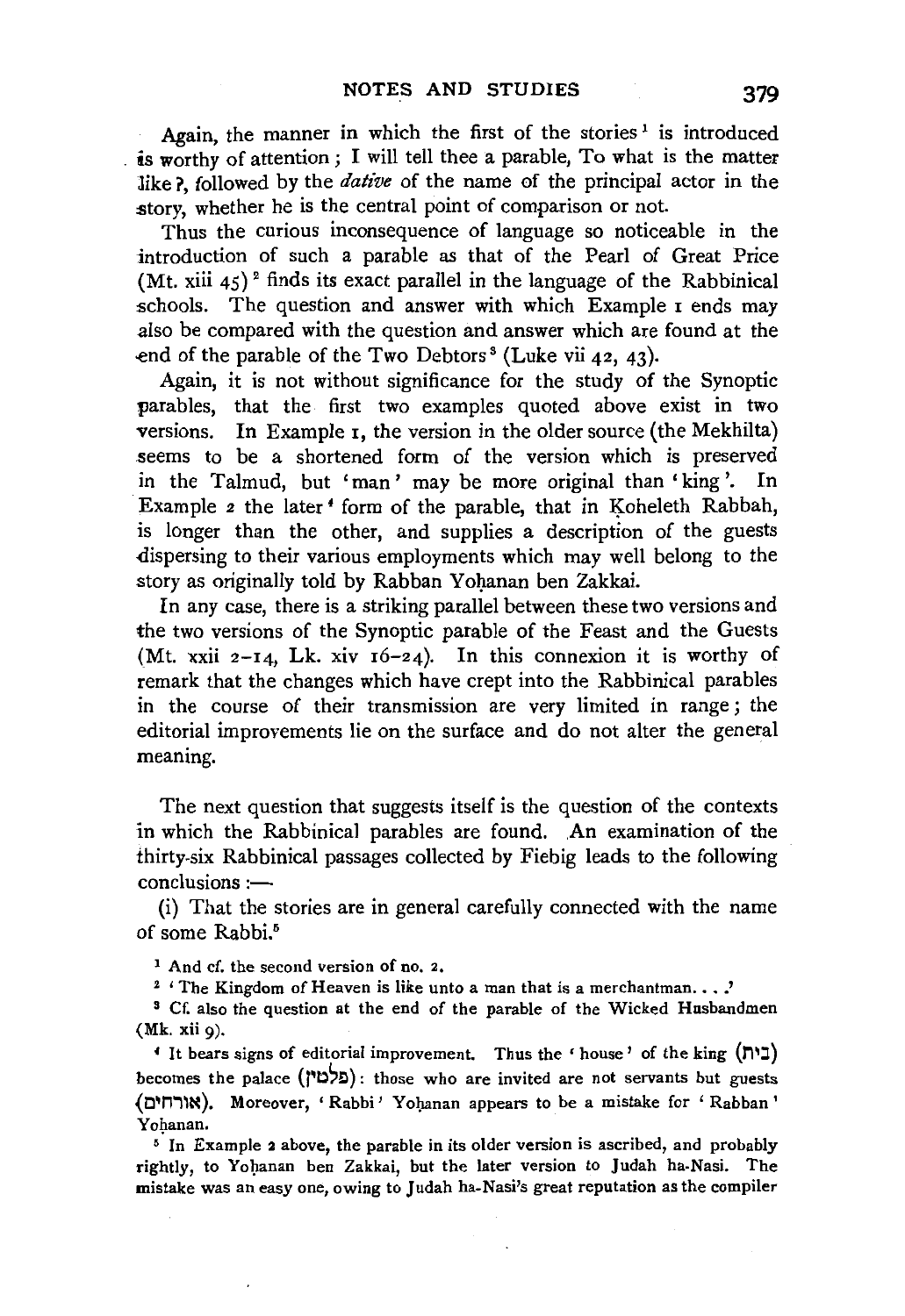(ii} That the situation which cailed forth the story is frequently recorded, especially if it is a personal and local one. For example, the occasion of one of the Rabbinical parables is said to have been the death of a son of Rabban Yohanan ben Zakkai<sup>1</sup>; and another parable is represented as having been called forth by a question of the disciples of Hillel as he was going to take a bath.2

This, of course, is only natural. Stories are often intimately bound up with the circumstances in which they were first told; part, at least, of their significance depends upon an understanding of their original context, and the story and its setting will be remembered together. This is the case-to take a modern example-with many of the anecdotes which are recorded of Abraham Lincoln.8 Thus both in the 'Reminiscences of Abraham Lincoln' 4 and in the Talmud we frequently have reported sayings set in a historical framework, the general truth of which there is no reason to doubt. And this applies *mutatis. mutandis* to the contexts of the parables in the Gospels.

Thus there is every reason to suppose that the parable of the unforgiving servant (Mt. xviii 23 ff) was spoken in answer to a question from St Peter,<sup>5</sup> and that the parable of the Rich Fool was called forth by the request ' Master, bid my brother divide the inheritance with me' (Lk. xii  $13$ ). Nor can we doubt the originality of the contexts of the parable of the Two Debtors (Lk. vii 36 ff) and the Good Samaritan (Lk.  $x$  25 ff), although the relation of these two passages to the passages which resemble them in St Mark (Mk. xiv  $\chi$  ff, and xii 28 ff) is very puzzling.

(iii) On the other hand if a Rabbinical parable deals with a general subject like preparation for death (Example 2) it is often unconnected with a context.

of the Mishna; and it will have been noticed that the name of Yohanan ben Zakkai occurs in the immediate context.

1 Fiebig *op. cit.* p. 48. 2 Fiebig. *op. cit.* pp. 7 f.

s My attention was first called to the parables of Abraham Lincoln by Prof. Burkitt. A study of them raises interesting suggestions for the study of the synoptic parables. For instance, it appears that Abraham Lincoln often found the telling of a story a relief to his feelings in times of tension and anxiety ; and it is noticeable that the gospel tradition associates the first of the longer parables of Jesus with His realization of the failure, in a certain sense, of His mission. Further, it appears that Abraham Lincoln's parables, simple as they were, frequently bewildered those who heard them, partly perhaps because they often came out quite unexpectedly,-a fact which is not without significance for the psychology of the parables of the Gospels.

<sup>4</sup>A. T. Rice (Blackwood, 1886).

• On one occasion at least, St Matthew has refrained from introducing St Peter· as a questioner when he might have done so  $(Mt, xxiv 44)$ , and when St Luke actually does so (Lk. xii 4r).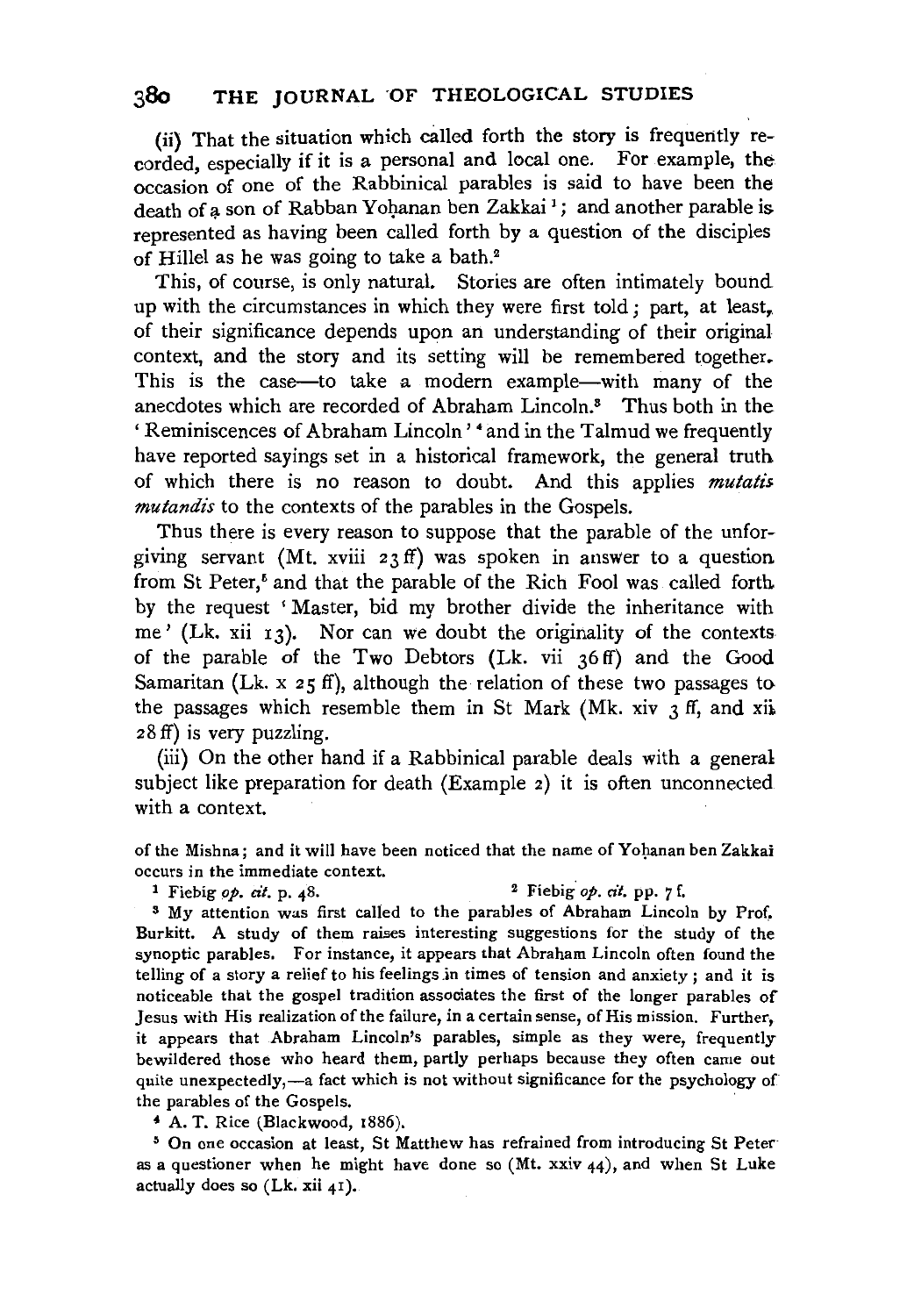Similar instances in the New Testament would be the parable of the Talents, the parable of the Pounds, the parable of the Unjust Judge, and so on.

The result of the preceding enquiry has been to shew that the style and the setting of the parables recorded in the Synoptic gospels correspond very closely with the Rabbinical manner of story-telling as reflected in the Talmud and kindred Jewish sources.<sup>1</sup> It is not unfair to draw from this fact the inference that the form in which the parables have been transmitted in the Synoptic tradition is very nearly that in which they were spoken by Jesus Himself.

But it will be well to go more thoroughly into the question of the .transmission of the parables by the three Synoptists.

#### *The Transmission of the Parables in the Synoptic Gospels.*

A parable naturally lends itself to a certain amount of alteration. The general outline is not easily forgotten, and is not likely to be disturbed, but the story-teller has little hesitation in introducing a fresh detail here and there to add vividness to the tale or to draw out the moral, and in omitting a point which seemed to be irrelevant or obscure.

Moreover, the three evangelists have each a 'personal equation', which we must always be prepared to take into account. It is smallest in the case of St Mark. St Mark does not write Greek easily,<sup>2</sup> and his manner is that of a teacher rather than of an author. He seems to be reproducing very closely the teaching of St Peter and to be keeping as nearly as possible to his master's quaint and rough phrases, which had perhaps become familiar to the Roman Christians for whom he was writing.

St Matthew, as Harnack says,<sup>3</sup> 'edits his sources in a very conservative spirit', and also, it may be added, with a very definite purpose, viz. the edification of the new people of God, the Christian Church.

In the person of St Luke we have a combination of Greek and Hebrew elements. A Greek by birth and education, he had become an enthusiastic admirer of the Jewish' Scriptures and an ardent disciple

 $1$  It is only very rarely that we find any traces of Christian influence in these Jewish writings. For a curious instance of indirect New Testament influence see this JouRNAL, July 1914, p. 615, where Prof. Burkitt throws out the suggestion that a parable attributed by R. Nathan (Aboth R. Nathan, xxiv), to Elisha ben Abuyah (i. e. to a well-known apostate Rabbi), and parallel both in simile and in meaning to the parable of the House, Mt. vii  $24-27$ , may have been derived from one of the Minim, that is, the Christians, and put down to Elisha to avoid offence.

<sup>2</sup> As a single instance, notice the use of  $\ell_{PX}$ eral in iv 21.

a *Words of jesus* p. 37·

' Thus he does not omit the hyperbolic statement of his source, ' It is easier for heaven and earth to pass away than for one tittle of the law to fall ', xvi 17.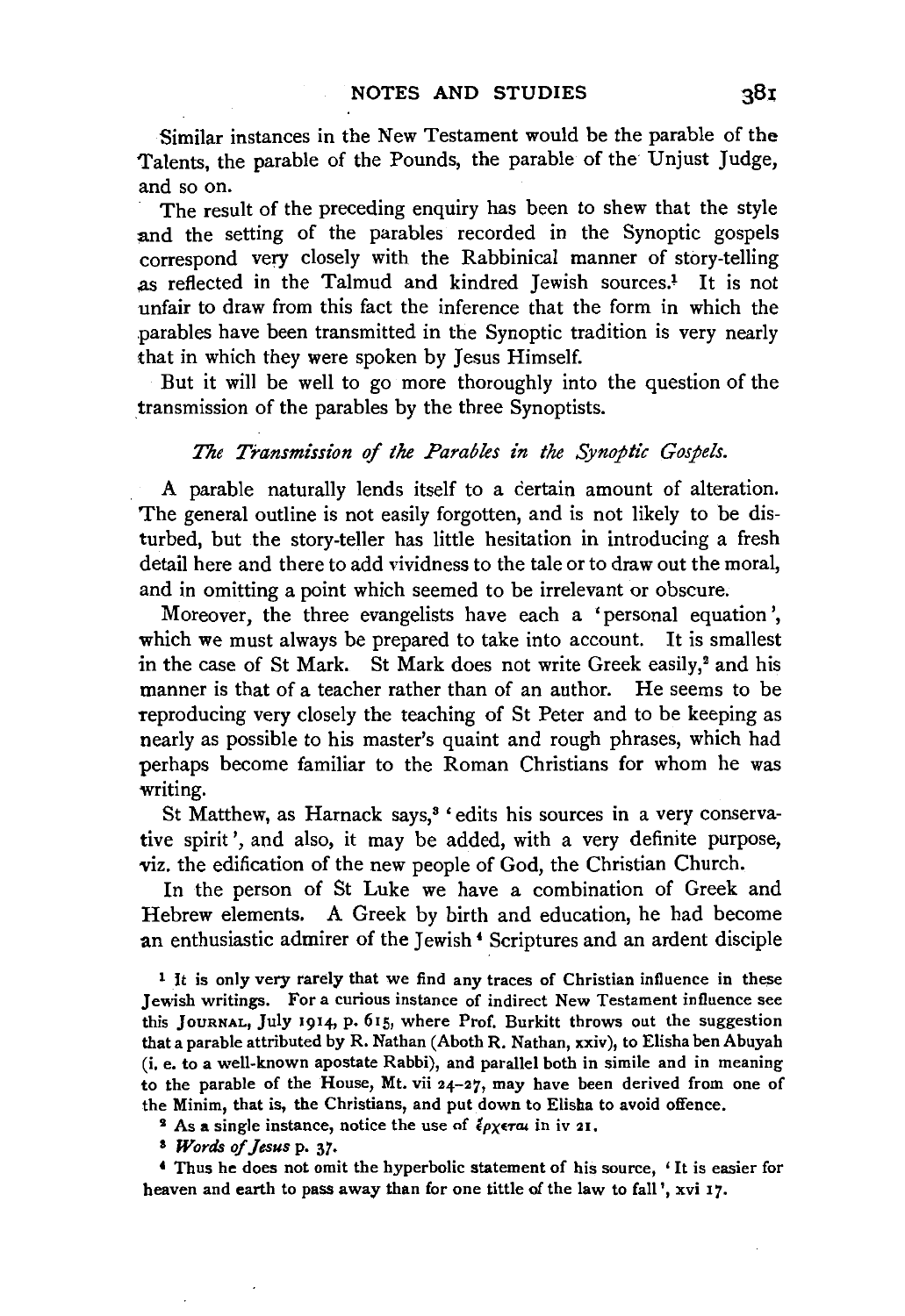## **382 THE** JOURNAL OF THEOLOGICAL STUDIES

of the Jewish Messiah. It is instructive to compare him with another writer who a couple of centuries earlier had gone through a similarprocess in the reverse order.

Jesus ben Sirach was a Jew of Palestine whose loyalty to the law and customs of his fathers did not prevent his welcoming with eagerness the .new Greek thought which was permeating the life of Western Asia.

The two writers have the same strong ethical feeling (Ecclus.  $iv$   $if$ ): they are both alike interested in the rules and customs of polite society (Lk. xiv  $\mathbf{I}$  ff; cf. Ecclus. xxxii  $\mathbf{I}$  ff), and alive to the charm and beauty of the world and of a well-ordered human life : and they both lay emphasis on broadmindedness and patience as well as upon cheerfulness and goodwill to all men.<sup>1</sup> They are both interested in medicine: they are both convinced of the power of prayer and of the over-ruling hand of Providence (Ecclus. xxxvii 15): and finally, they both appear to have very similar conceptions of the functions of literary persons. ' If a man of knowledge hear a wise word, he will commend it, and add unto it', says Jesus ben Sirach (xxi  $15$ ); and in St Luke's versions of the Parables of our Lord we find many little touches that seem to shew that in his own gentle way he is putting that precept into practice.

But we can apply a searching test to St Matthew and St Luke by examining the use which they have made of a source which they had in common, and which has survived in approximately the same form as that in which they used it, viz. Mark.

The first parabolic saying which they have taken from Mark is the saying about the wedding guests (Mk. ii  $18-20$ , Mt. ix  $14$ ,  $15$ , Lk. v 33-35). St Matthew follows Mark exactly, except that he makes it clearer who asked our Lord the question. St Luke avoids Mark's loose use of  $\delta v \nu \alpha \nu \tau \alpha t$ ; and he is at pains to make it clear that our Lord was not condemning fasting in itself but only fasting under certain conditions  $(\pi v \kappa v \phi)$ . Similarly, apart from slight stylistic improvements, and a remark of satisfaction at the end, St Matthew leaves Mark's parables of the cloth and wine unchanged (Mk. ii 21, 22, Mt. ix 16, 17, Lk. v  $36-38$ ). But St Luke tries to picture what actually happens to the cloth, and retells the story in his own way. His alteration, however, is not due <sup>2</sup> to his interpretation of the parable, but simply to his interest in the story itself.

1 A good example of St Luke's liberality of thought is to be found in Lk. v 39• Though St Luke omits the words 'for all peoples' in our Lord's designation of the Temple as the house of prayer (Mk.  $xi$ i 17), and has little sympathy with the protrusion of the old dispensation into the new, yet it is in his Gospel alone that we find the striking saying, ' No man having drunk old wine straightway desireth new, for he saith, The old is good '. 2 *Pace* Hahn, B. and J. Weiss, and Holtzmann. St Luke makes the absurdity of

the procedure more obvious, and simplifies the point of the parable.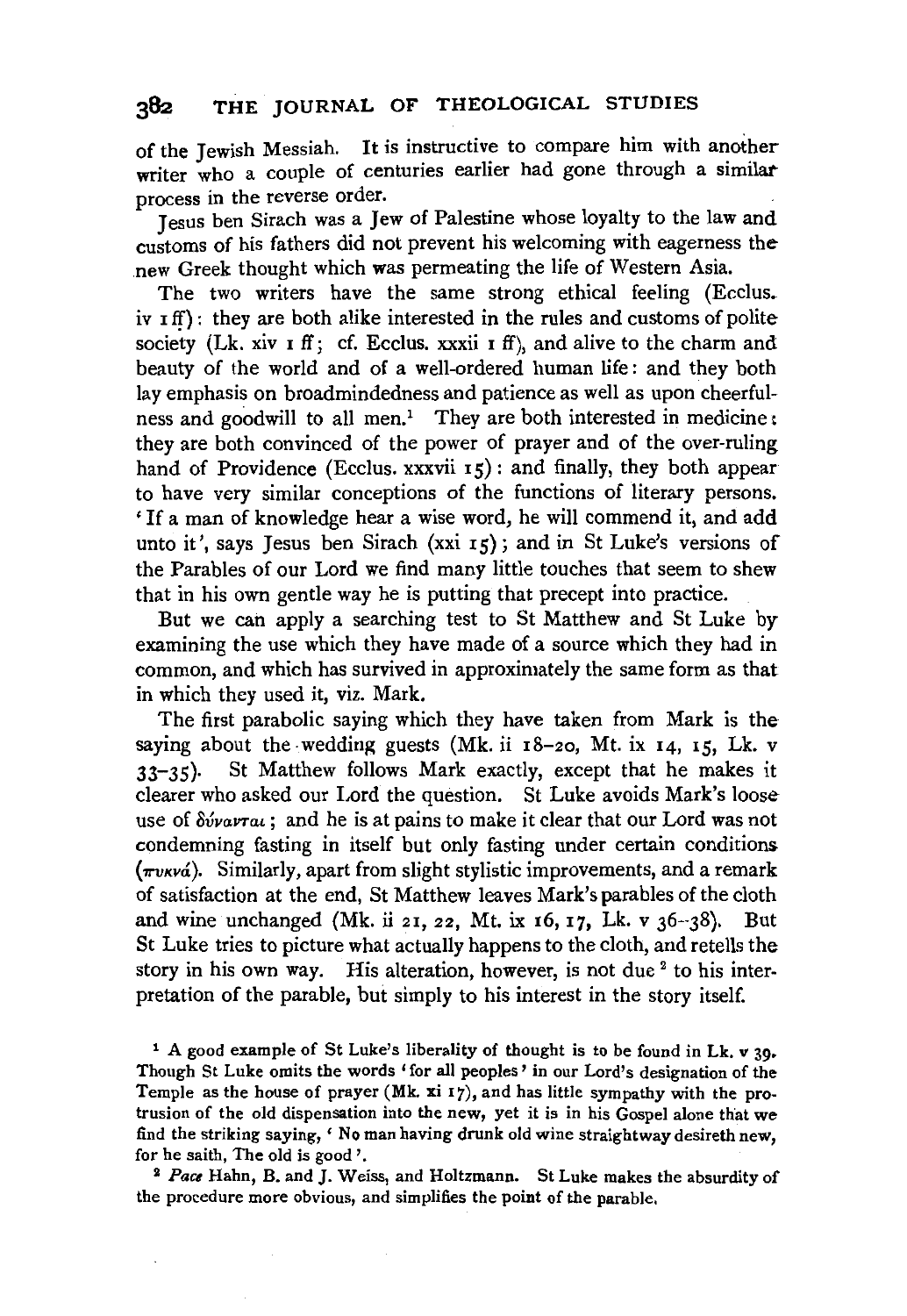We come next to the parable of the Sower (Mk. iv  $3$  ff, Mt. xiii  $3$  ff, Lk. viii 4 ff). Here, again, St Matthew follows Mark with only the slightest attempt at improvement (generally towards shortening), and merely reverses the order of fruitfulness at the end in order that the most satisfactory result may be mentioned first. St Luke, however, improves the story in three or four respects. He adds a good (though a rather obvious) point in viii  $\zeta(\kappa a)$   $\kappa a \tau \epsilon \pi a \tau \eta \theta \eta$ : he will not say that the plant has no root (viii 6-but that it lacks moisture) : he perceives that the thorns were not visible during the sowing, but grew up with the good seed : and finally he makes a more effective<sup>1</sup> ending to the parable by mentioning only one degree of fruitfulness, 'a hundredfold'.

A comparison of the different versions of the interpretation of this parable is also instructive (Mk. iv 13 ff, Mt. xiii 18 ff, Lk. viii 11 ff). In addition to slight improvements of style we notice a distinct tendency in both St Matthew and St Luke to shorten St Mark's rather cumbrous descriptions. Thus both evangelists leave out al  $\pi \epsilon \rho \hat{i}$   $\pi \hat{a}$   $\lambda$ ou $\pi \hat{a}$   $\epsilon \pi \iota$ -*BvplaL* of Mk. iv I9.

St Matthew shews his appreciation of the narrative by inserting the particle &], 'of course', in *v.* 23.

St Luke does much more than this. We notice his ' Pauline ' addition to *v. 12 (ίνα μή πιστεύσαντες σωθώσιν*), and the *καλή και άγαθή* and έν *<i>ν*πομονή of *v*. 15. We observe, however, that, with all his mistrust of wealth, he omits St Mark's ή απάτη του πλούτου, and he retains *biζαν* oύκ έχουσιν now that it is obviously a metaphor.

The next parable which the three gospels have in common is the parable of the Mustard-seed (Mk. iv  $30-32$ , Mt. xiii  $31-32$ , Lk. xiii I8, 19). Here St Luke's narrative is neater than St Mark's, and he seems to be following Q ; Matthew, on the other hand, is a conflation of Q and Mark ; but all the variations are small, and none of the Evangelists misses the point of the narrative. St Luke's version is, as usual, the most artistic, and his word  $\kappa \hat{\eta} \pi o \nu$  is a distinct improvement.<sup>2</sup> He is no doubt following<sup>3</sup> Q in connecting this parable with the parable of the leaven, and the connexion of these two parables in this orderthe surprising growth from small beginnings to the  $\delta \lambda$ ov  $\phi \nu \rho \alpha \mu \alpha$ -is striking, and probably original.

A parable which furnishes us with a still better illustration of St Luke's manner of dealing with his sources is the parable of the Fig-tree (Mk. xiii 28, Mt. xxiv 32, Lk. xxi 29). St Luke notices that there is no special

<sup>1</sup> Cf. his vigorous handling of the saying about salt, Lk. xiv 36, 'men cast it out'.<br><sup>2</sup> Perhaps St Luke has Theophilus in mind.

<sup>3</sup> These two parables are the only parables in Luke in which the kingdom of God is explicitly compared to something.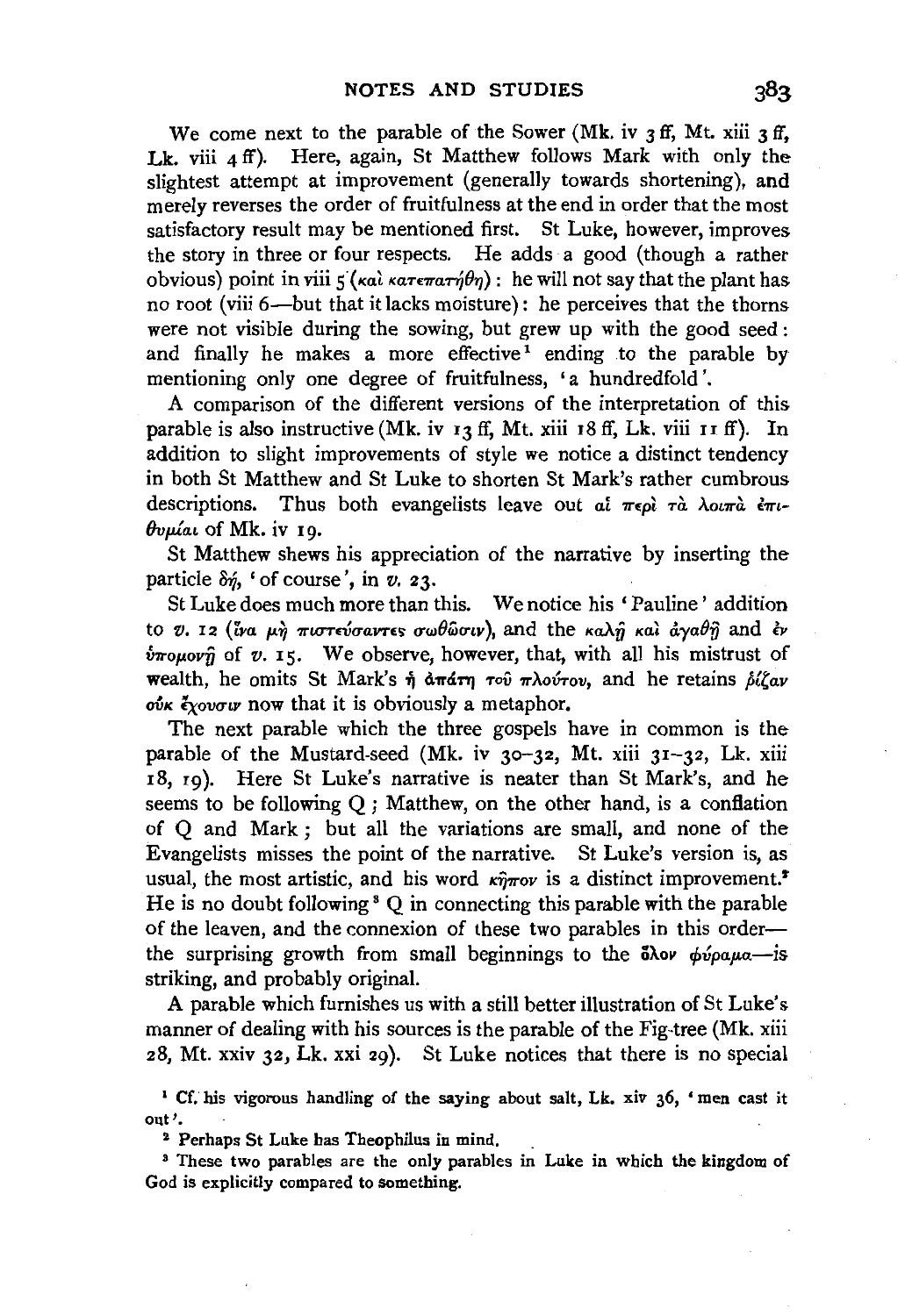virtue in the tree's being a fig-tree, and he widens the reference to all the trees. He lays stress on the self-evident character of the signs referred to ( $\beta\lambda$ *'erovres* do' *éaurûr*), and on the closeness with which they will be followed by the event itself  $(\eta \delta \eta)$ ; and it is he alone who definitely states what it is that is nigh  $(\eta \beta \alpha \sigma \lambda \epsilon \alpha \tau \sigma \hat{v} \theta \epsilon \sigma \hat{v})$ . St Matthew's only alteration, on the other hand, is the insertion of  $\pi \omega \tau a$  (v. 33). Perhaps he felt that he had already seen *some* of the signs and that *they*  had not been followed by the end.

The last parable common to the Synoptic gospels is the parable of the Wicked Husbandmen (Mk. xii  $1-I2$ , Mt. xxi  $33-46$ , Lk. xx  $9-I9$ ). Here St Matthew treats Mark rather clumsily but in a very conservative spirit (cf. especially  $v$ ,  $36$  with Mk, xii  $5$ ), and makes a characteristic addition at the end.<sup>1</sup> St Luke makes an inference as to the persons to whom the parable was spoken ( $\pi \rho \delta s$   $\tau \delta \nu$   $\lambda \alpha \delta \nu$ ): shortens the account of the preparation of the vineyard : notices that the owner does not make a premature demand for the fruit (xpóvovs ikavovs): increases the dramatic effect by graduating the punishments of the servants and by the rhetorical question of *v.* 13: introduces a remark from the bystanders<sup>2</sup>: and finally adds a solemn thought suggested to him by a passage from Daniel (Dan. ii 34), which may have been brought to his mind by our Lord's quotation of Ps. cxviii 22.

So far, the points which have been considered have scarcely been doubtful. We come to a more difficult case, however, when we consider the parable of the Strong Man armed (Mk. iii 27, Mt. xii 29, Lk. xi 21 f). Both in Matthew and Luke the parable is followed by  $\delta \mu \hat{n} \, \hat{\omega} \nu \mu \epsilon \hat{r}^2 \epsilon \mu \omega \hat{v}$ *KaT' £p.ov £uT{v KTA.* In the parable itself St Matthew follows Mark. Does St Luke follow Q? If so, we have another case of St Matthew's combining Mark and  $\overline{O}$ , while St Luke follows one source only  $(O)$ . It seems more probable, however, that St Luke's narrative also is based upon Mark. He recognizes the improbability of the story as he found it, and paraphrases it in such a way as to give it a Homeric sound and force.

St Matthew, then, occasionally makes an addition, especially an addition of an exegetical character,<sup>8</sup> and he often slightly improves the style or abbreviates a little ; but on the whole he is a very faithful transmitter of what he has received.

*1t* is impossible to follow Wellhausen in reducing the number of genuine parables in Matthew to the three or four which are. to be found

Lk. xxi 10, 29; cf. also ix 59, xvii 37, and xiv 15.<br>8 e. g. Mt. xii 40 ώσπερ γαρ ήν 'Iωναs . . . . . τρείs νύκταs.

<sup>&</sup>lt;sup>1</sup> άλλοις γεωργοίς, οΐτινες αποδώσουσιν αὐτῷ τοὺς καρπούς-- the new commonwealth of the new Israel, the Christian Church, according to the evangelist's own interpretation (v 43).<br><sup>2</sup> Cf. the question of St Peter in Lk. xii 41, and the little breaks in the discourse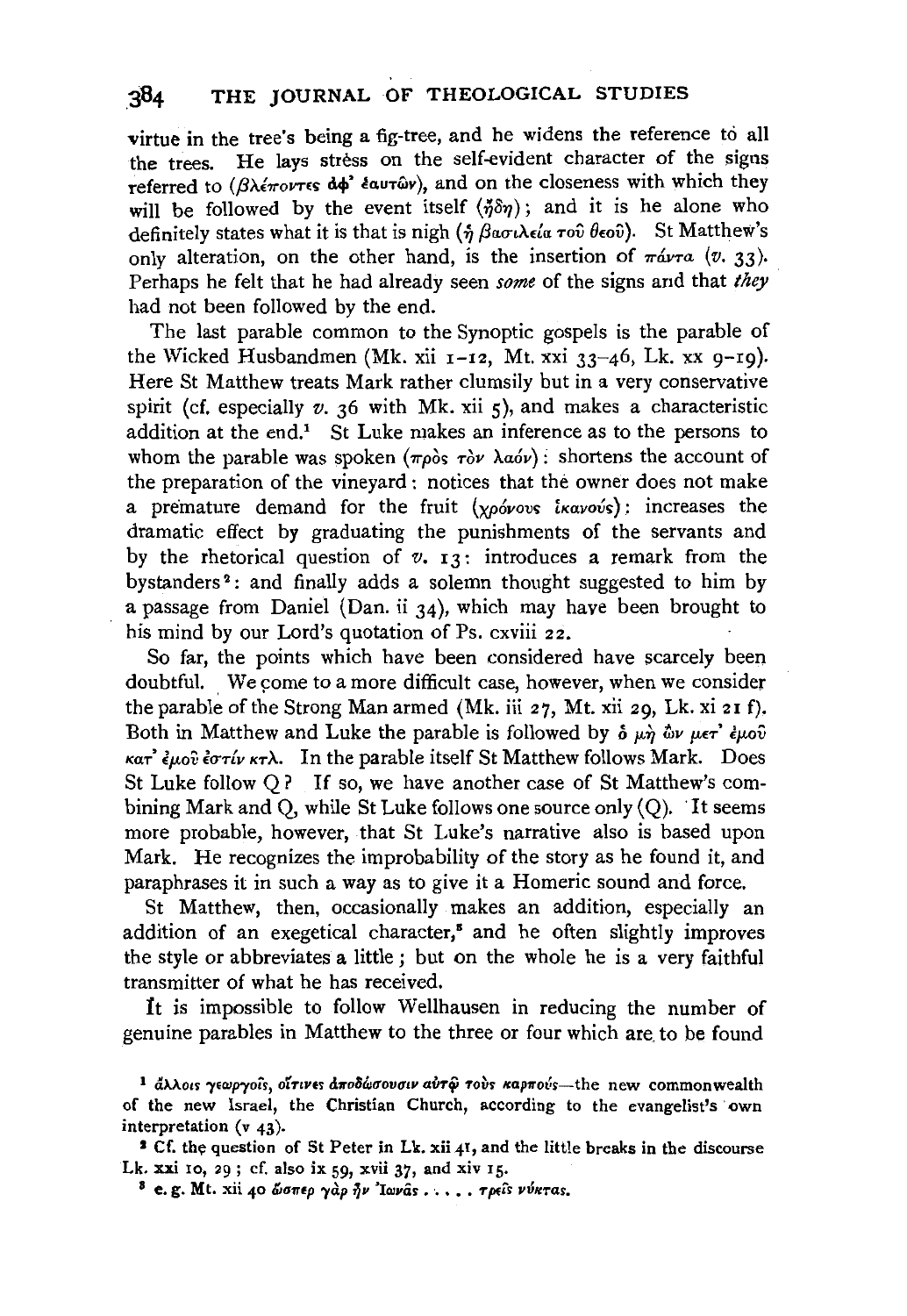also in Mark.<sup>1</sup> It is true that, as he says, St Matthew's parables are 'products of reflection, not inspirations of the moment'<sup>2</sup>; but we have no reason to suppose that our Lord always spoke impromptu, and did not-as all other great teachers have done-sometimes prepare His message beforehand.

St Luke, as we have seen, uses his sources with much greater freedom than is ever displayed by St Matthew. The parables for which his source is Q furnish us with further examples of his methods as an editor.

In the parable of the Children at Play (Mt. xi  $16-19$ , Lk. vii  $31-35$ ) several Lucan touches may be detected <sup>3</sup>: the title of John,  $\delta$   $\beta$ a $\pi\pi\pi\gamma\gamma\gamma\gamma$ ; the addition of  $\vec{a}$ *prov* and *otvov* in verse 33; the Hebraistic parallelism of verse  $31$ ; and the strengthening of the last clause (v. 35) by the introduction of  $\pi \omega r \omega \nu$ .

Equally characteristic is the evangelist's treatment of the parable of the Asking Son (Lk. xi  $11-I3$ ), where, according to the true text,<sup>4</sup> he omits 'bread and a stone' in favour of 'an egg and a scorpion'<sup>5</sup>: and at the end of the passage he replaces the general term  $\frac{d}{d\alpha}\partial_{\alpha}$  by  $\pi\nu\epsilon\hat{v}\mu a$ *aywv, the* gift *par excellence.* 

St Luke is plainly a man who takes a keen interest in the every-day life of the world. Thus he knows that it is usual to buy sparrows at five for two farthings<sup>6</sup> (Lk. xii 6) rather than at two for a farthing (Mt. x 29): he adds *{3oppa KaL vorov* (Lk. xiii 29) to St Matthew's *&varoAwv Kal Bvup.wv* (Mt. viii I 1 )-he would not be thought to suppose that lightning passes only from east to west (Mt. xxiv  $27$ , Lk. xvii  $24$ ): and he makes the saying about trees and their fruit (Mt. vii 16) still more apt by replacing *τριβόλων* by *βάτον*, and by using the proper word (τρυγώσιν) for the gathering of grapes  $(Lk, vi44)$ .

<sup>1</sup> See Denney *Expositor*, 1911, p. 135.<br><sup>2</sup> It is true also that they all apply to the Christian Church, and it may be that in some cases St Matthew has given them an ecclesiastical tone ; but not at the cost of any substantial alteration.

s Notice the Rabbinical formula with which it is introduced ('The matter is like unto  $'$ --then the dative of the principal actors in the story) : also the retention of *TERVOV* which St Matthew alters to Epyov (cf. St Matthew's curious application of the parable of the Lost Sheep Mt. xviii  $14$ : contrast Lk. xv 7).

4 Holtzmann retains the three clauses in the text and regards this as one of the instances where St Luke has three clauses to St Matthew's two. He gives two others : Lk. vi  $32-34$ , xvii  $33-36$ —but both these are doubtful. In the latter, the shorter text is the more probable ; in the former, the passage in St Luke is so different from that in St Matthew that a comparison between them does not lead to any definite result.<br>5 Thus making both alternatives alternatives between something useful and

something harmful. St Matthew in this passage seems to adhere very closely to the language of Q, Mt. vii 9-II.

6 Harnack asks whether sparrows had become cheaper.

VOL. XVI. C C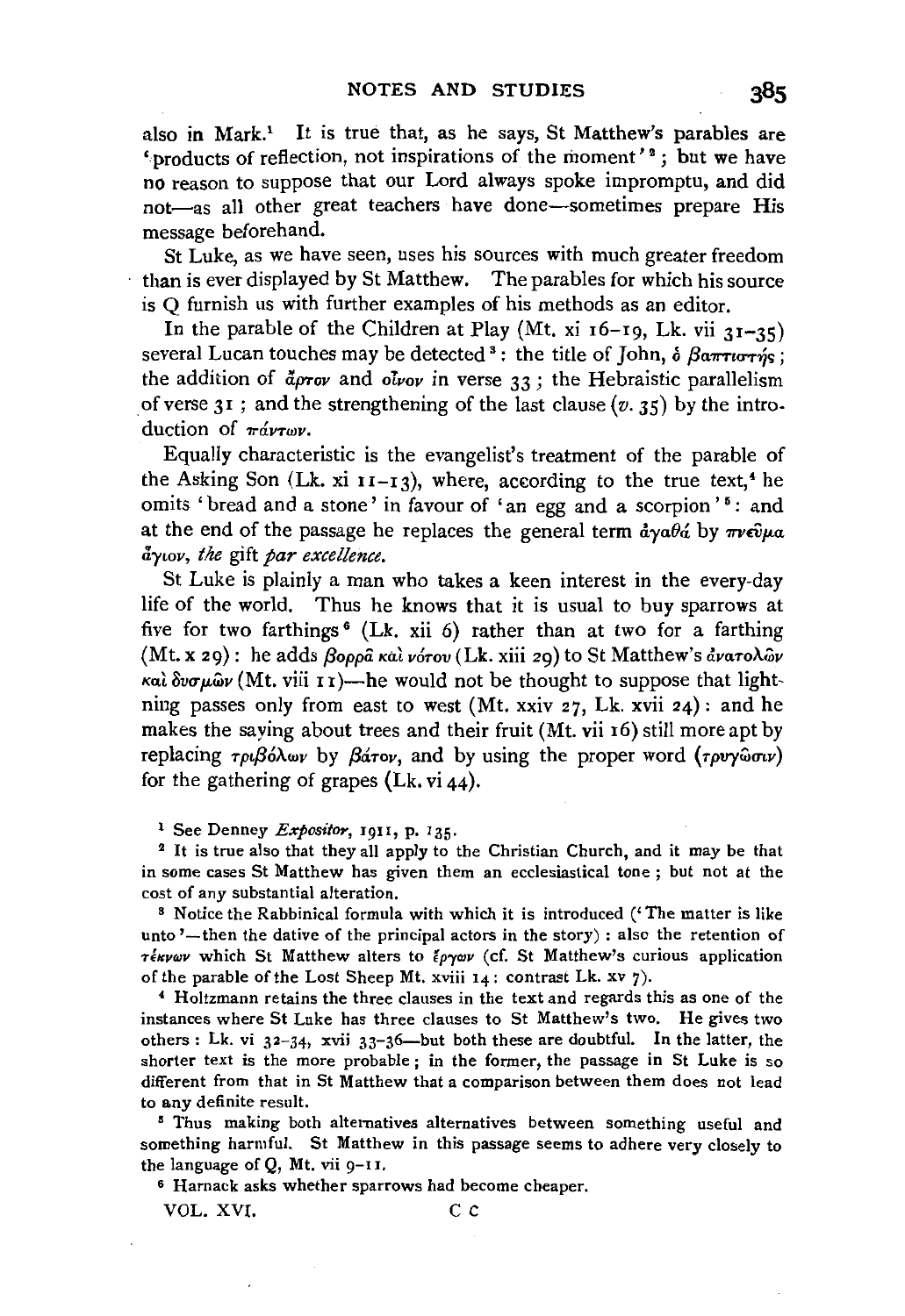# 386 THE JOURNAL OF THEOLOGICAL STUDIES

One more example must suffice : the parable of the Two Houses (Mt. vii  $24-27$ , Lk. vi  $47-49$ ). In Matthew the fault of the builder lies in his choice of sand rather than rock to build his house upon ; in Luke it is his not digging deep enough on the spot which he has chosen. And St Luke's narrative is neater and clearer throughout. *We* are therefore prepared not to be surprised when we come to a parable like that of the Good Samaritan and find 'the Lucan form of the sentences so strongly marked that here, one feels, the evangelist must be telling the story in his own words'.<sup>1</sup>

We must beware, however, of over-estimating the extent of St Luke's own modifications of the evangelical tradition; and we may conclude this survey of St Luke's method of using his sources by noting his preservation of a passage which he might have been expected to alter or to omit. It is a saying in  $xi$  44 about the Pharisees, which depends on a ceremonial regulation in Num. xix 16, while the corresponding saying in Matthew (Mt. xxiii 27, 28) is independent of the Old Testament passage and considerably more in St Luke's style.

We have, therefore, little reason to suppose that any of the Synoptic parables was invented by the evangelists themselves. As Prof. Jiilicher has pointed out,<sup>2</sup> no one in the earliest Church seems to have imitated our Lord in this respect. Neither St Paul in his epistles, nor St Luke among all the speeches which he reports in the Acts, gives us a single instance even of a moderately close parallel to the parables of our Lord. And the same is true of the earliest Christian literature in general : there is no sign of a disposition to compose parables.

Moreover, our examination of the editorial methods of St Matthew and St Luke suggests that the modifications introduced into the details of the parables ·in the course of their transmission have not thrown them out of focus. Each parable retains its original point, obscured a little in some cases perhaps, but still not easily mistaken. To decide exactly what weight should be attached to the separate features of the narrative is often a matter of great difficulty, and requires a mind saturated with the Jewish and Christian thought of the first century A. D. But it is a comparatively easy task to read the broad lessons of the Synoptic parables, and in doing so we obtain some of our surest and best-authenticated evidence of the actual teaching of our Lord."

### *The Teaching qf the Parables.*

From what is clear and unambiguous in the parables we may obtain information as to our Lord's teaching with regard to the Kingdom of

1 Stanton *Gospels as Historical Documents* vol. ii p. 229. 'The literary style of the whole piece  $(x 29-37)$  is admirable.'

<sup>2</sup> Op. *cit.* vol. i p. 23.  $\qquad \qquad$ <sup>3</sup> Cf. Jülicher *op. cit.* vol. i p. 24.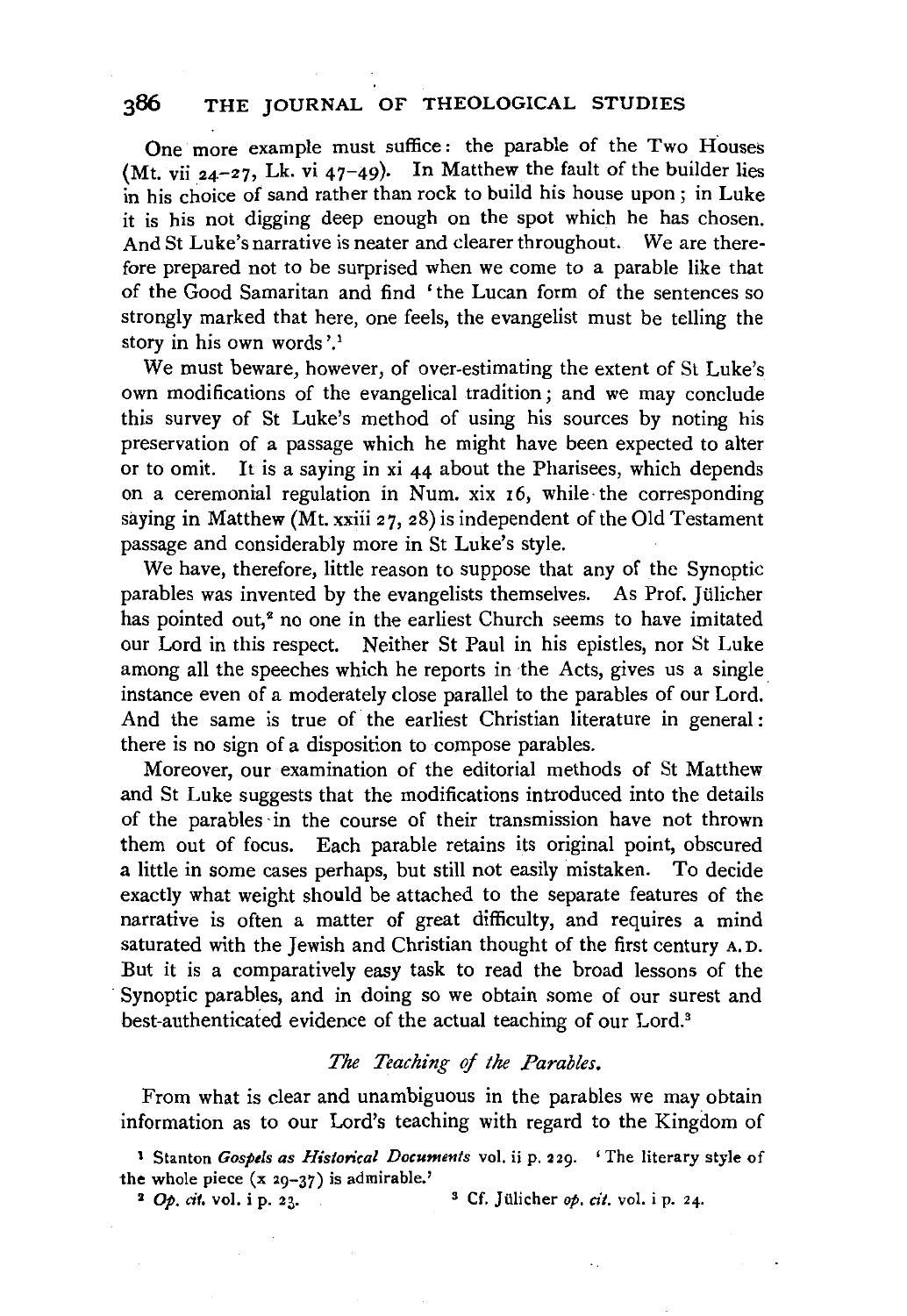God, as to His general ethical and religious principles, and finally as to His own life and person.

{i) It is natural to start with our Lord's doctrine of the Kingdom of God. For, as Loisy says,<sup>1</sup> 'the idea of the Kingdom of God is, in a sense, the whole of the Gospel.'

Our Lord's preaching begins with the proclamation, ' The time is fulfilled, and the Kingdom of God is at hand'; and it is the sentence, ' Ye shall see the Son of man sitting at the right hand of power and coming with the clouds of Heaven', that.closes His public career and shuts the door of escape finally behind  $\text{Him}^2$ . From first to last His expectation never wavers, that the Kingdom of God will come with power and will come suddenly and soon. It will not come, indeed, without warning, even as summer never comes without the tender branch and the young green leaf of the fig-tree<sup>3</sup>; nor in any arbitrary manner: it comes because the fullness of the times calls it, just as it is the carcase that attracts the vultures.<sup>4</sup> But the Kingdom comes suddenly like a thief in the night,<sup>5</sup> and many will be taken unawares. For there is no waiting until all are prepared. As a master returning from a journey," or from a marriage-feast,' gives his servants no warning of his coming, and surprises the diligent in the midst of their work, and the drunken in the midst of their debauchery,<sup>8</sup> so will the coming of the Kingdom find all men just as they are. There will be no opportunity of preparation at the last moment.• And, indeed, there is no time to be lost,<sup>10</sup> and no pains must be spared.<sup>11</sup> For there is much to be done, not for oneself, but for Him who is coming with the Kingdom, $<sup>12</sup>$  the Son</sup> of Man. It is for His coming that His servants are to watch,<sup>13</sup> and they must be patient.<sup>14</sup> For them His coming is a matter of intense joy: it is a high festival,<sup>15</sup> a marriage feast.<sup>16</sup> But only for them. Those who

<sup>1</sup> Jésus et la tradition évangélique p. 118.

<sup>2</sup> Mk. i 15, xiv 62.<br><sup>3</sup> Mk. xiii 28 f. For an interpretation of θέροs as ' fruit ' see R. Schütz Z. *n. W*. 1909, p. 333, and 19I1, p. 88. This interpretation does not of course affect the lesson of the parable.<br>4 Mt. xxiv 28. The thought that the coming of the Kingdom will mean the

coming of Judgement may be reflected in this figure. Perhaps this thought also lies behind the difficult saying in Lk. xvii 21 (It is neither here nor there but in your midst (בקרבכם) that you must look for the kingdom,-the Judgement is hanging over your own heads).

<sup>5</sup> Mt. xxiv 43 f. <sup>6</sup> Mk. xiii 35. <sup>7</sup> Lk. xii 36. <sup>8</sup> Mt. xxiv 49.<br><sup>9</sup> The Ten Virgins, Mt. xxv 1-13.

<sup>10</sup> 'You are already on your way to the Courts', Lk. xii 57-59· <sup>11</sup> The Narrow Gate, Mt. vii 13 f. <sup>12</sup> The Entrusted Coins, Mt. xxv 14-30, Lk. xix 11-27.

<sup>13</sup> Mt. xxiv  $45$  ff.  $\frac{14}{15}$  The Ten Virgins, Mt. xxv 1-13.<br><sup>15</sup> Lk. xiv  $15^{-2}$  • 16 Mt. xxv 10.

#### Cc<sub>2</sub>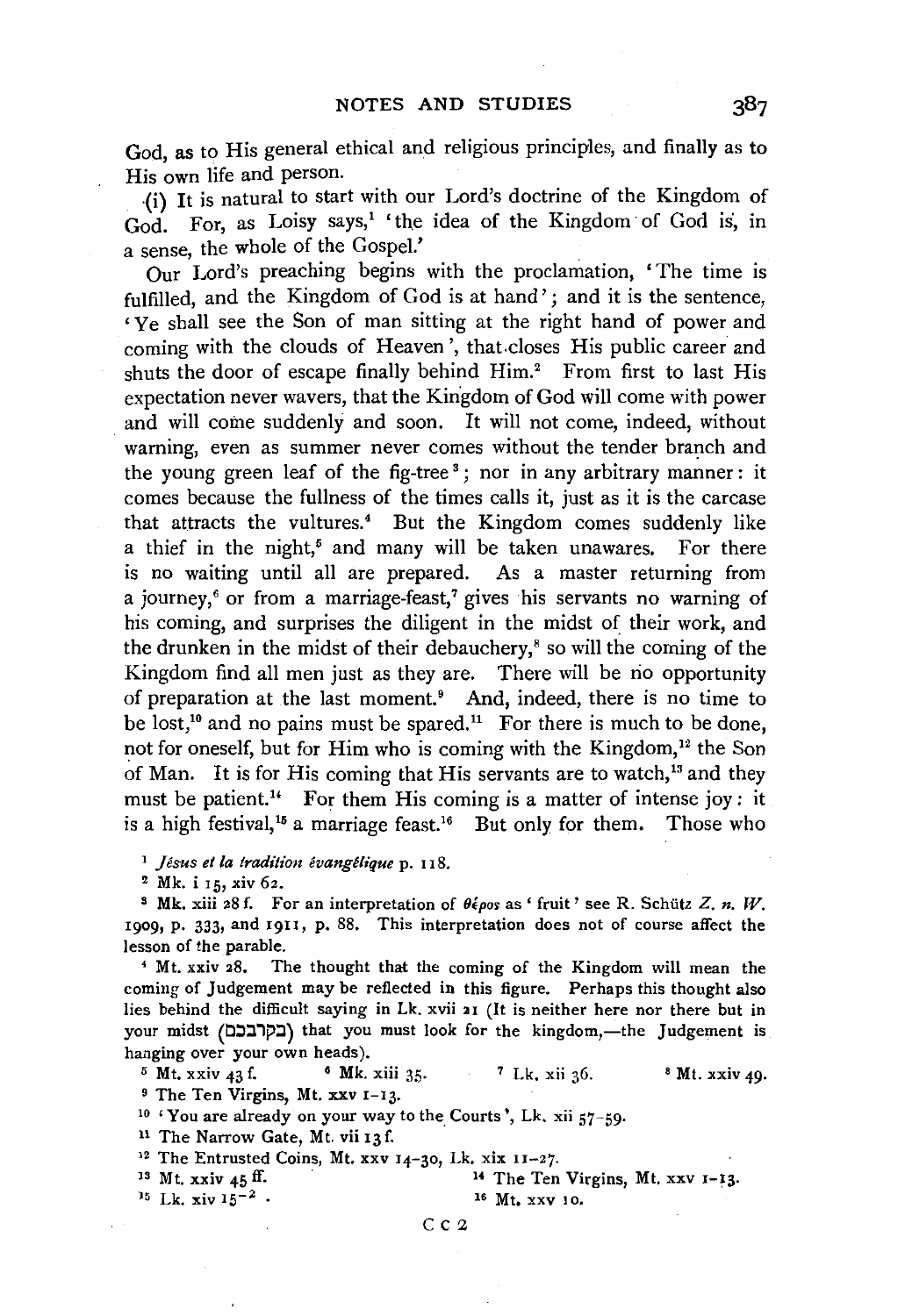are not of their number, those who are not His, have neither part nor lot in the Messianic joy. Like the man who had not on a wedding garment, they are cast into the outer darkness.<sup>1</sup> They may have been found in the company of the elect, $^2$  they may even be to outward appearance scarcely distinguishable from them,3 but the final separation comes at last.

Who then are these that shall be accounted worthy to stand before the Son of Man?

They are men who have caught the vision of the Kingdom of God, have seen its surpassing worth, have given all they possess to gain it,<sup>4</sup> and have given it gladly.<sup>5</sup> They are few in number, for though many are called few prove themselves to be such as may be chosen.<sup>6</sup> They are a little flock, but it is their Father's good pleasure to give them the kingdom. And if they are distinguished from the rest of the world by their devotion, so are they also by their faith. They believe that God is working, though they themselves are not in a position to effect anything ; and that when the time is ripe for the Kingdom there will not be a moment's delay.7

In the meantime they do not give way to discouragement. The beginning may be minute,<sup>8</sup> but that only makes the more striking the greatness of the end.<sup>9</sup> What is being done may be done silently, but it is done thoroughly.<sup>10</sup>

These are the inner circle of the elect, who will one day sit on thrones 11 judging the twelve tribes of Israel. They have counted the cost,<sup>12</sup> and have banded themselves together to pray day and night to God that He will bring in the Kingdom that shall right their wrongs.<sup>13</sup> The crisis demands importunate prayer, and prayer of that kind cannot fail to be effectual.<sup>14</sup>

But there is also an outer circle of the elect who are going on with the ordinary work of life.<sup>15</sup> The men are in the field: the women are

<sup>1</sup> Mt. xxii II-14. <sup>2</sup> Mt. xiii 47-50.<br><sup>3</sup> Mt. xiii 24 ff. **4The Pearl of Great Price, Mt. xiii 45, 46.** 

 $5$  The Treasure hid in a Field, Mt. xiii 44.

 $6$  Mt. xxii  $14$ .

<sup>7</sup> The Seed growing Secretly, Mk. iv 26-29.

<sup>8</sup> As minute as their own faith, Mk. iv 31, Lk. xvii 6. <sup>10</sup> The Leaven, Mt. xiii 33. <sup>9</sup> The Mustard Seed, Mk. iv 30–32.

<sup>11</sup> Lk. xxii 30. Mt. xix 28 limits the number of thrones to Twelve. Later tradition seems to have lost sight of the fact that there were others 'about Him with the Twelve', Mk. iv 10. . . . . . 12 Lk. xiv 31-33. The King going to War.

Is Lk. xviii 1-8. The Widow and the Unrighteous Judge.

<sup>14</sup> Lk. xi  $5-8$ . The Importunate Friend.

15 Mk. v Ig.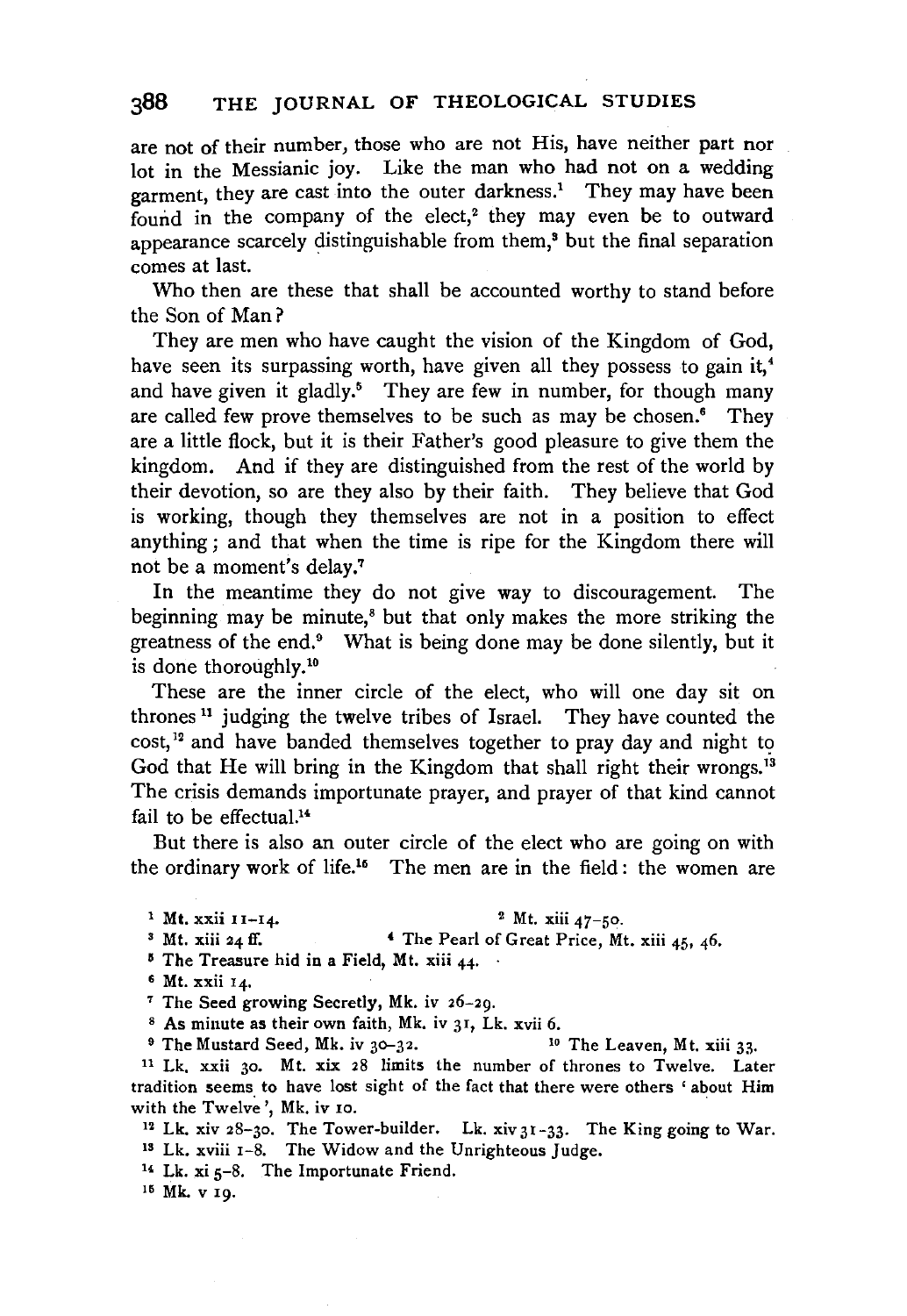grinding at the mill.' What is the difference between *them* and the rest of the world ?

It is first of all that they have repented in obedience to the message<sup>2</sup> of the new Prophet. Who He is they are not quite sure: He is more like Elijah than any one else of whom they can think<sup>3</sup>; at any rate He is no mere visionary. And the second thing which distinguishes them from other people is that they try to follow out His teaching in their lives.<sup>4</sup> He insists on the impossibility of serving both God and mammon, $<sup>5</sup>$  and</sup> and on the supreme importance of an undefiled heart.<sup>6</sup> He promises that earnestness shall be rewarded,<sup>7</sup> and especially earnestness in prayer.<sup>8</sup> Profession is vain without practice, He often says<sup>9</sup>; and yet no works can earn 'merit', 10 but men must rather put their whole trust in the grace of God which is divinely free.<sup>11</sup> It is love that God asks from them in return for His forgiveness.<sup>12</sup> and the ready forgiveness of *their* brethren.<sup>18</sup> The love of God yearns specially over the lost <sup>14</sup> and welcomes them with a joy which the self-complacent religious cannot understand.<sup>15</sup> But God's invitations can be refused, and often are.16

(ii) The study of the Parables alone is enough to shew that our Lord's Ethic is no mere 'interim ' Ethic, and that His moral sense is not obscured by the shadow of Eschatology.

There is, for instance, nothing eschatological in the great group of parables peculiar to the third gospel.

The folly of self-centred luxury<sup>17</sup> and its inevitable consequences,<sup>18</sup> the duty of neighbourliness,<sup>19</sup> the humility of true prayer,<sup>20</sup> equally remain

<sup>1</sup> Mt. xxiv 40, 41. <sup>2</sup> Mk. i 15. <sup>3</sup> Mk. viii 28. • His commands are ' commands which free the life and do not, like those of the Jewish Law, cramp and stifle it.' Wellhausen *Einleitung* p. 166.<br><sup>5</sup> Mt. vi 24, Lk. xvi 13. <sup>6</sup> Mk. vii 15.<br><sup>8</sup> Mt. vii 9-11. The Asking Son.

 $9$  Mt. vii 24-27. The Two Houses. Mt. xxi 28-32. The Two Sons.

<sup>10</sup> Lk. xvii 7-10. After the Day's Work.

11 Mt. xx 1-16. The Surprising Wages.

12 Lk. vii 36-50. The Creditor and the Two Debtors.

<sup>13</sup> Mt. xviii 21-35. The Unmerciful Servant.

14 Lk, xv 3-10. The Lost Sheep, the Lost Coin. 'No one before Him had foretold that the Kingdom of God would be a kingdom of converted malefactors.' Dewick *Eschatology* p. 171.

<sup>15</sup> Lk. xv 11-32. The Lost Son and his Elder Brother. See *Ecce Homo* p. 155·

16 Lk. xiv 15-24. The Unwilling Guests.

17 Lk. xii r6-21. The Rich Fool.

<sup>18</sup> Lk. xvi 19-31. The Rich Man and Lazarus.

<sup>19</sup> Lk. x 29-37. The Good Samaritan. See *Ecce Homo* p. 123. A careful reading of Sir J. R. Seeley's work is indispensable to the study of this aspect of our Lord's teaching.<br><sup>20</sup> Lk. xviii 9-14. The Pharisee and the Publican.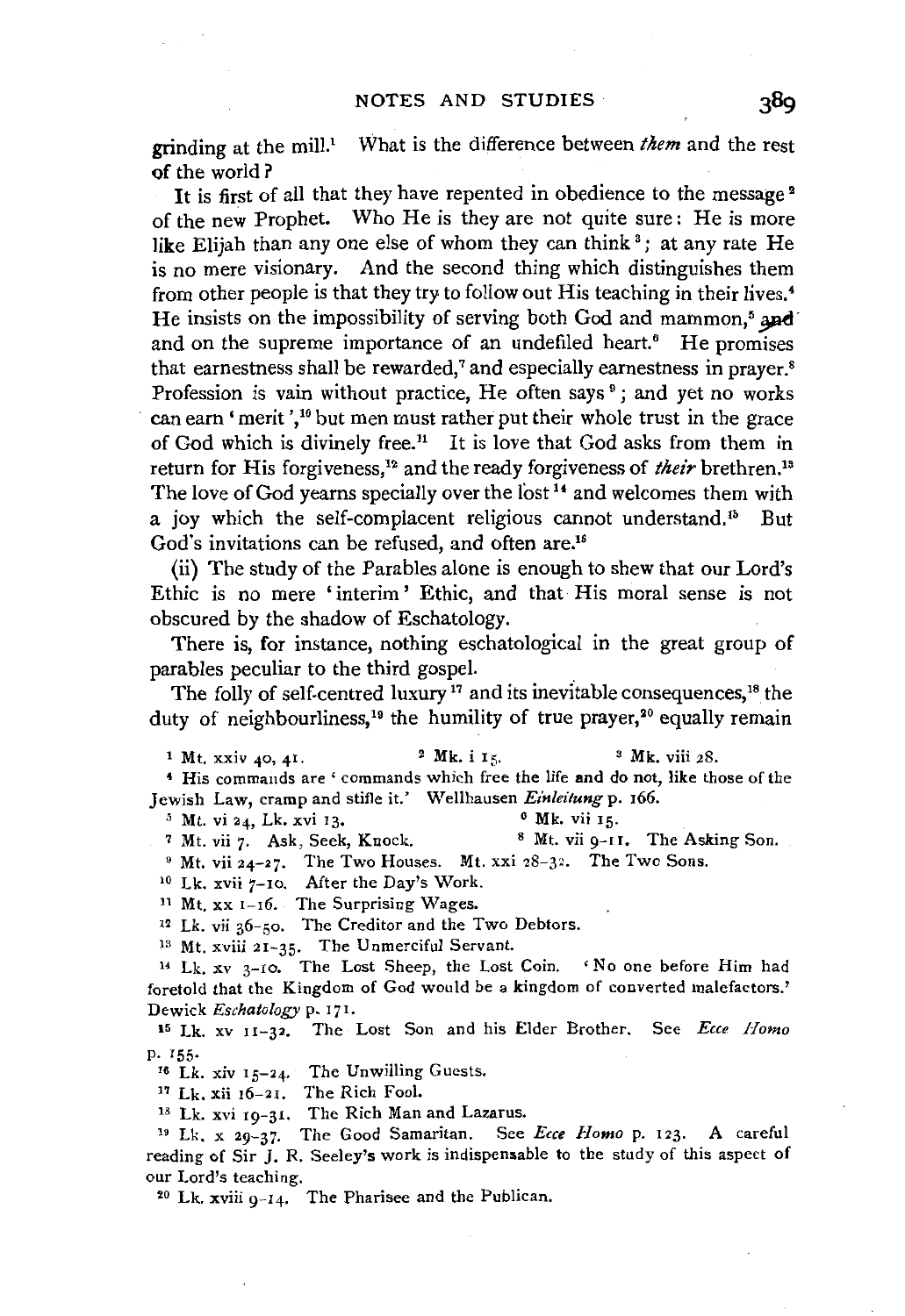lessons for 'this age', whether the end of it is in sight or not. And these lessons are taught with impressive calmness and with extraordinary insight. In the same quiet, unhurried manner, our Lord speaks of benevolence as the light of the soul,<sup>1</sup> and of beneficence as the fruit of genuine goodness.<sup>2</sup> He gives advice with regard to behaviour at feasts, and the invitation of guests,<sup>3</sup> and an admonition to would-be reformers of their brethren.'

(iii) But, further, a careful reading of the parables gives us valuable information concerning our Lord's own Life and Person.

He was not another John the Baptist,<sup>6</sup> and if His message sounded a note of warning it also sounded a note of joy. He was no ascetic. His relation to His disciples was a glad, even a festive, relation—the relation of the bridegroom to the sons of the bridechamber.<sup>6</sup> Those who followed Him were filled with a new spirit which could not be expected to submit to the bondage of Rabbinical regulations.<sup>7</sup> He Himself did not conform to the traditional rules concerning fasting,<sup>8</sup> the keeping of the Sabbath,<sup>9</sup> and ceremonial ablutions.<sup>10</sup> Nor did He despise, as many of the Rabbis did, the common people (the *(עם הארץ*). It was primarily to such lost sheep of the house of Israel that our Lord had come.<sup>11</sup> The nation as a whole was under sentence of doom if it did not repent,<sup>12</sup> and there was a great need for His mission.<sup>13</sup> The need was greatest in the, case of those who were most lost, the publicans and sinners.14 Even to these the grace of God extended, though the Pharisees begrudged it them.<sup>15</sup>

The Pharisees themselves were more occupied with saying than with doing.<sup>16</sup> and with the outward more than with the inward.<sup>17</sup> The prejudice with which they were filled had blinded them even to the significance of our Lord's new and wonderful works<sup>18</sup>; whereas no scribe ought to consider himself well instructed unless his treasury

- $1 \text{ Mt. vi } 22 \text{ f.}$   $2 \text{ Mt. vi } 16-20.$ 
	-

<sup>3</sup> Lk. xiv 7-11.<br>
<sup>5</sup> Mt. xi 16-19. Children at Play.<br>
<sup>7</sup> Mk. ii 21, 22. The Patch: the Old Skins and the New Wine.<br>
<sup>8</sup> Mk. ii 18.<br>
<sup>8</sup> Mk. ii 18.<br>
<sup>9</sup> Mk. ii 23 (and n.b. Mt. xii 5 and 7).<br>
<sup>10</sup> Mk. vii 14-19. The def unwashen hands, not that which is contracted by the use of unclean animals. But the note,' This He said, making all meats clean', is no more than a logical application of the principle which our Lord lays down.

<sup>11</sup> Mt. xv  $24.$  -and to them rather than to the Gentiles.

12 Lk. xiii 6-9. The Barren Fig-tree,

<sup>13</sup> Mt. ix 37. The Plenteous Harvest.

<sup>14</sup> Mk. ii 17. The Physician and the Sick.  $^{15}$  Mt. xv 28. <sup>15</sup> Mt. xxi 28-32. The Two Sons.

17 Mk. vii 14-23.

Is The Beelzebub Parables, Mk. iii 22-26, *2j;* Mt. xii 43-45.